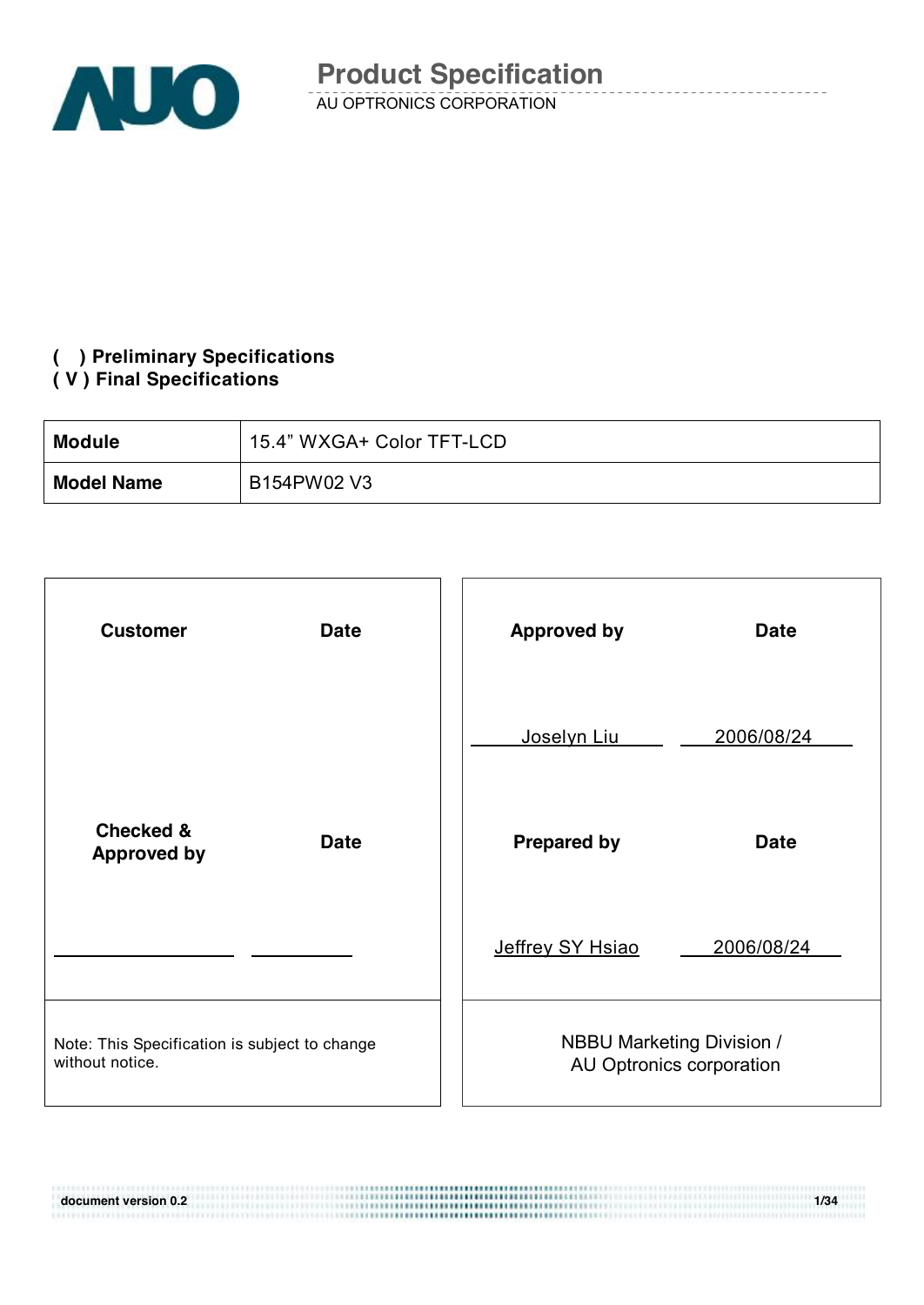

document version 0.2

# **Product Specification**<br>AU OPTRONICS CORPORATION

# **Contents**

| 10. Mechanical Characteristics | 27 |
|--------------------------------|----|
|                                |    |
|                                |    |
|                                |    |
|                                |    |
|                                |    |

 $2/34$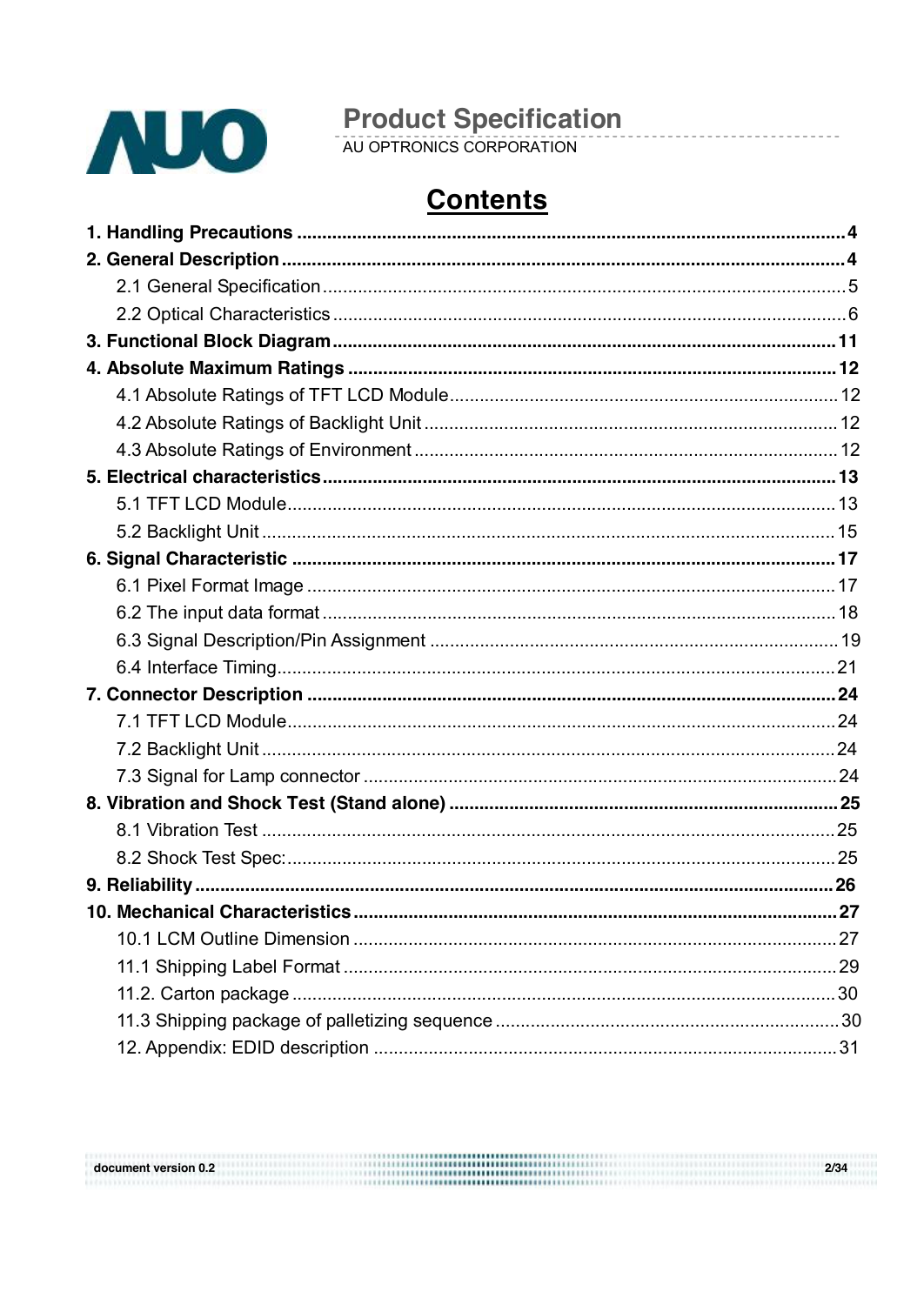

AU OPTRONICS CORPORATION

# **Record of Revision**

| <b>Version and Date</b> | Page | Old description                                   | <b>New Description</b>                                                                                                | <b>Remark</b> |
|-------------------------|------|---------------------------------------------------|-----------------------------------------------------------------------------------------------------------------------|---------------|
| 0.1 2006/06/15          | All  | <b>First Edition for Customer</b>                 |                                                                                                                       |               |
| 0.2 2006/08/24          | 5    | White Luminance (ICCFL=6.0mA)<br>1230 min         | White Luminance (ICCFL=6.0mA)<br>Note: ICCFL is lamp current 250 typ. Note: ICCFL is lamp current 250 typ.<br>220 min |               |
|                         | 6    | White Luminance (ICCFL=6.0mA)<br>250 typ. 230 min | White Luminance (ICCFL=6.0mA)<br>250 typ. 220 min                                                                     |               |
| 0.2 2006/08/24          | 31   |                                                   | Add EDID description                                                                                                  |               |
|                         |      |                                                   |                                                                                                                       |               |

| document version 0.2 | <b></b> | 3/34 |
|----------------------|---------|------|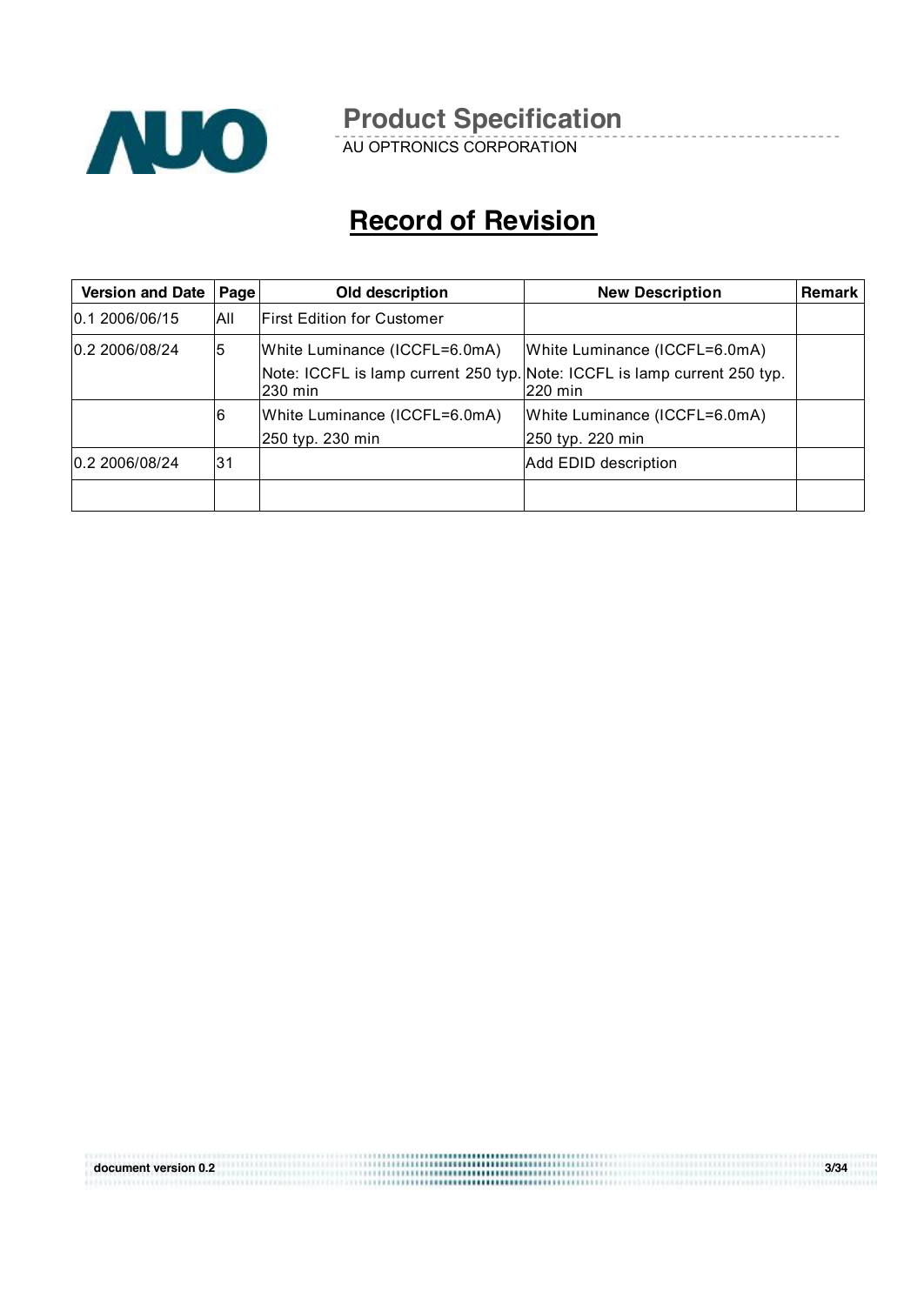

AU OPTRONICS CORPORATION

### **1. Handling Precautions**

- 1) Since front polarizer is easily damaged, pay attention not to scratch it.
- 2) Be sure to turn off power supply when inserting or disconnecting from input connector.
- 3) Wipe off water drop immediately. Long contact with water may cause discoloration or spots.
- 4) When the panel surface is soiled, wipe it with absorbent cotton or other soft cloth.
- 5) Since the panel is made of glass, it may break or crack if dropped or bumped on hard surface.
- 6) Since CMOS LSI is used in this module, take care of static electricity and insure human earth when handling.
- 7) Do not open nor modify the Module Assembly.
- 8) Do not press the reflector sheet at the back of the module to any directions.
- 9) In case if a Module has to be put back into the packing container slot after once it was taken out from the container, do not press the center of the CCFL Reflector edge. Instead, press at the far ends of the CFL Reflector edge softly. Otherwise the TFT Module may be damaged.
- 10)At the insertion or removal of the Signal Interface Connector, be sure not to rotate nor tilt the Interface Connector of the TFT Module.
- 11) After installation of the TFT Module into an enclosure (Notebook PC Bezel, for example), do not twist nor bend the TFT Module even momentary. At designing the enclosure, it should be taken into consideration that no bending/twisting forces are applied to the TFT Module from outside. Otherwise the TFT Module may be damaged.
- 12) Cold cathode fluorescent lamp in LCD contains a small amount of mercury. Please follow local ordinances or regulations for disposal.
- 13)Small amount of materials having no flammability grade is used in the LCD module. The LCD module should be supplied by power complied with requirements of Limited Power Source(, IEC60950 or UL1950), or be applied exemption.
- 14) The LCD module is designed so that the CCFL in it is supplied by Limited Current Circuit(IEC60950 or UL1950). Do not connect the CCFL in Hazardous Voltage Circuit.

### **2. General Description**

B154PW02 V3 is a Color Active Matrix Liquid Crystal Display composed of a TFT LCD panel, a driver circuit, and backlight system. The screen format is intended to support the WXGA+

**document version 0.2 4/34**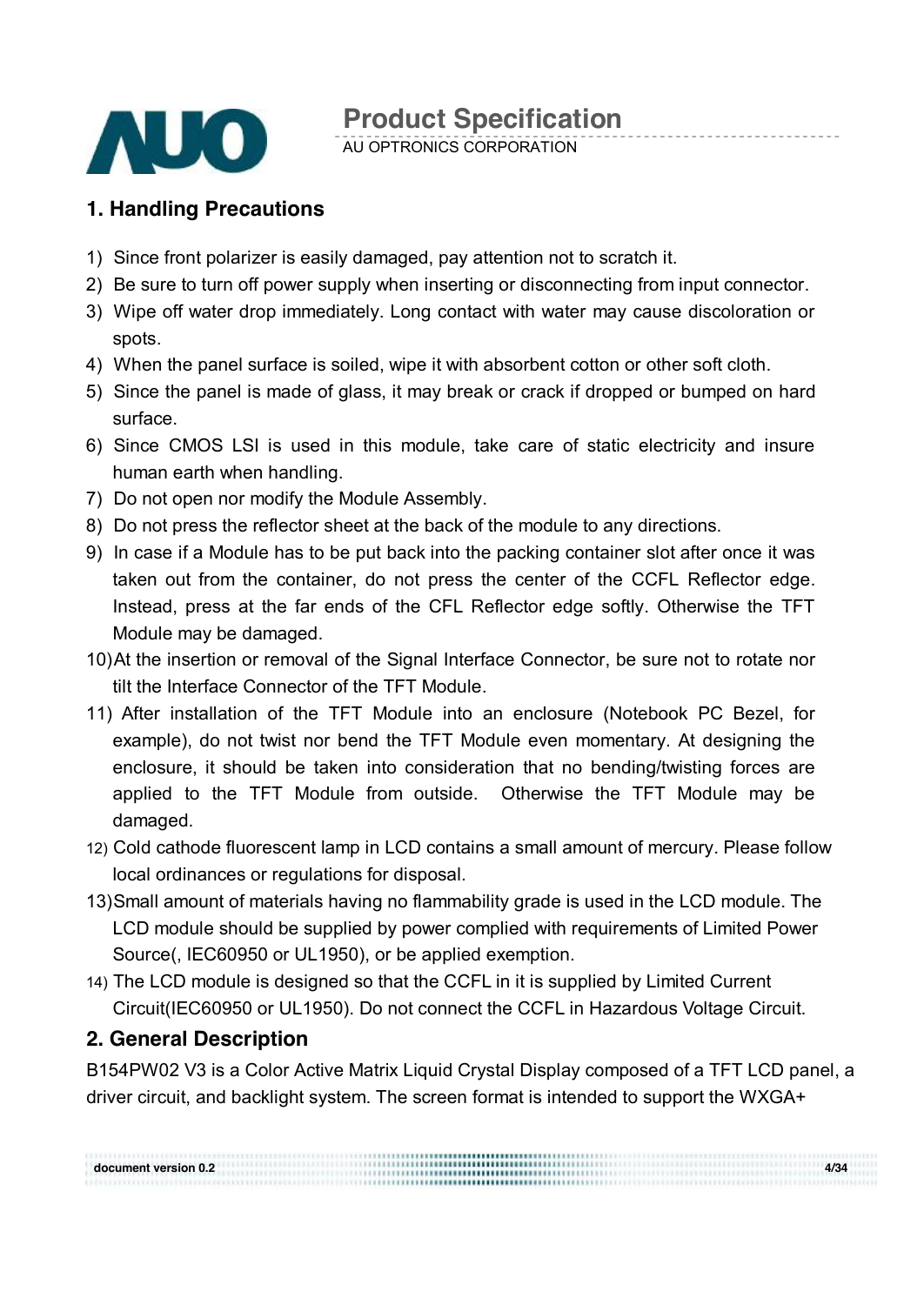

AU OPTRONICS CORPORATION

(1440(H) x 900(V)) screen and 262k colors (RGB 6-bits data driver). All input signals are LVDS interface compatible. Inverter of backlight is not included.

B154PW02 V3 is designed for a display unit of notebook style personal computer and industrial machine.

### **2.1 General Specification**

The following items are characteristics summary on the table at 25 ℃ condition:

| <b>Items</b>                       | <b>Unit</b>            | <b>Specifications</b>                        |
|------------------------------------|------------------------|----------------------------------------------|
| Screen Diagonal                    | [mm]                   | 391 (15.4W")                                 |
| <b>Active Area</b>                 | [mm]                   | 331.2 X 207.0                                |
| Pixels H x V                       |                        | 1440x3(RGB) x 900                            |
| <b>Pixel Pitch</b>                 | [mm]                   | 0.23025X0.23025                              |
| <b>Pixel Arrangement</b>           |                        | R.G.B. Vertical Stripe                       |
| Display Mode                       |                        | Normally White                               |
| White Luminance (IccrL=6.0mA)      | $\lceil cd/m^2 \rceil$ | 250 typ. (5 points average)                  |
| Note: IccFL is lamp current        |                        | 220 min. (5 points average)<br>(Note1)       |
| <b>Luminance Uniformity</b>        |                        | 1.25 max. (5 points)                         |
| <b>Contrast Ratio</b>              |                        | 400 typ                                      |
| <b>Optical Rise Time/Fall Time</b> | [msec]                 | 4/12 typ.                                    |
| Nominal Input Voltage VDD          | [Volt]                 | $+3.3$ typ.                                  |
| <b>Power Consumption</b>           | [Watt]                 | 6.0 max.(without inverter)                   |
| Weight                             | [Grams]                | 535 max.                                     |
| <b>Physical Size</b>               | [mm]                   | 344.0 typ. x 222.0 typ. x 6.1 max.           |
| <b>Electrical Interface</b>        |                        | 2 channel LVDS                               |
| <b>Surface Treatment</b>           |                        | Anti-Glare, Hardness 3H, Reflectance<br>4.3% |
| <b>Support Color</b>               |                        | 262K colors (RGB 6-bit)                      |
| <b>Temperature Range</b>           |                        |                                              |
| Operating                          | $\Gamma^{\circ}$ C     | 0 to $+50$                                   |
| Storage (Non-Operating)            | $\Gamma^{\circ}$ C1    | $-20$ to $+60$                               |
| RoHS Compliance                    |                        | <b>RoHS Compliance</b>                       |

**document version 0.2 5/34**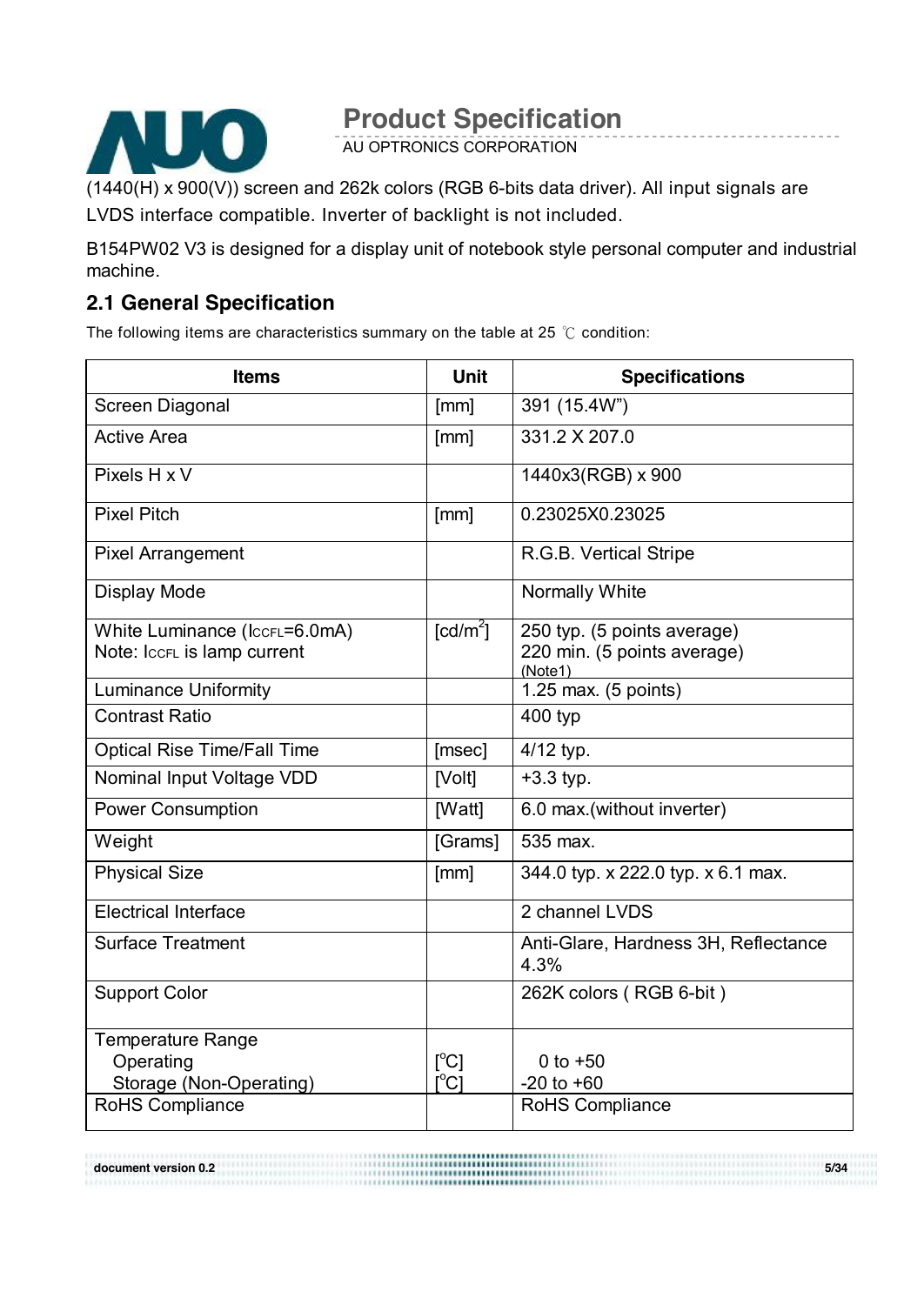

AU OPTRONICS CORPORATION

#### **2.2 Optical Characteristics**

The optical characteristics are measured under stable conditions at 25℃ (Room Temperature):

| <b>Item</b>                               | <b>Unit</b>          | <b>Conditions</b>       |                    | Min.                     | Typ.  | Max.                     | <b>Note</b>    |
|-------------------------------------------|----------------------|-------------------------|--------------------|--------------------------|-------|--------------------------|----------------|
| <b>White Luminance</b><br>$lccFL = 6.0mA$ | [ $cd/m2$ ]          | 5 points average        |                    | 220                      | 250   |                          | 1, 4, 5.       |
| <b>Viewing Angle</b>                      | [degree]<br>[degree] | Horizontal<br>$CR = 10$ | (Right)<br>(Left)  |                          | 45    |                          | 9              |
|                                           |                      | Vertical                |                    | $\blacksquare$           | 45    |                          |                |
|                                           | [degree]             | $CR = 10$               | (Upper)<br>(Lower) |                          | 15    |                          |                |
|                                           | [degree]             |                         |                    |                          | 35    |                          |                |
| <b>Luminance Uniformity</b>               |                      | 5 Points                |                    |                          |       | 1.25                     | 1              |
| <b>Luminance Uniformity</b>               |                      | 13 Points               |                    |                          |       | 1.50                     | $\overline{2}$ |
| <b>CR: Contrast Ratio</b>                 |                      |                         |                    | $\overline{\phantom{a}}$ | 400   | $\overline{\phantom{a}}$ | 6              |
| Cross talk                                | $\%$                 |                         |                    |                          |       | 4                        | $\overline{7}$ |
| <b>Response Time</b>                      | [msec]               | <b>Rising</b>           |                    |                          | 4     | 8                        | 8              |
|                                           | [msec]               | Falling                 |                    |                          | 12    | 17                       |                |
|                                           | [msec]               | Rising + Falling        |                    |                          | 16    | 25                       |                |
| Color / Chromaticity                      |                      | Red x                   |                    | 0.560                    | 0.590 | 0.620                    | 2,8            |
| Coordinates<br>(CIE 1931)                 |                      | Red y                   |                    | 0.315                    | 0.345 | 0.375                    |                |
|                                           |                      | Green x                 |                    | 0.285                    | 0.315 | 0.345                    |                |
|                                           |                      | Green y                 |                    | 0.520                    | 0.555 | 0.580                    |                |
|                                           |                      | Blue x                  |                    | 0.125                    | 0.155 | 0.185                    |                |
|                                           |                      | Blue y                  |                    | 0.115                    | 0.145 | 0.175                    |                |
|                                           |                      | White x                 |                    | 0.290                    | 0.313 | 0.343                    |                |
|                                           |                      | White y                 |                    | 0.299                    | 0.329 | 0.350                    |                |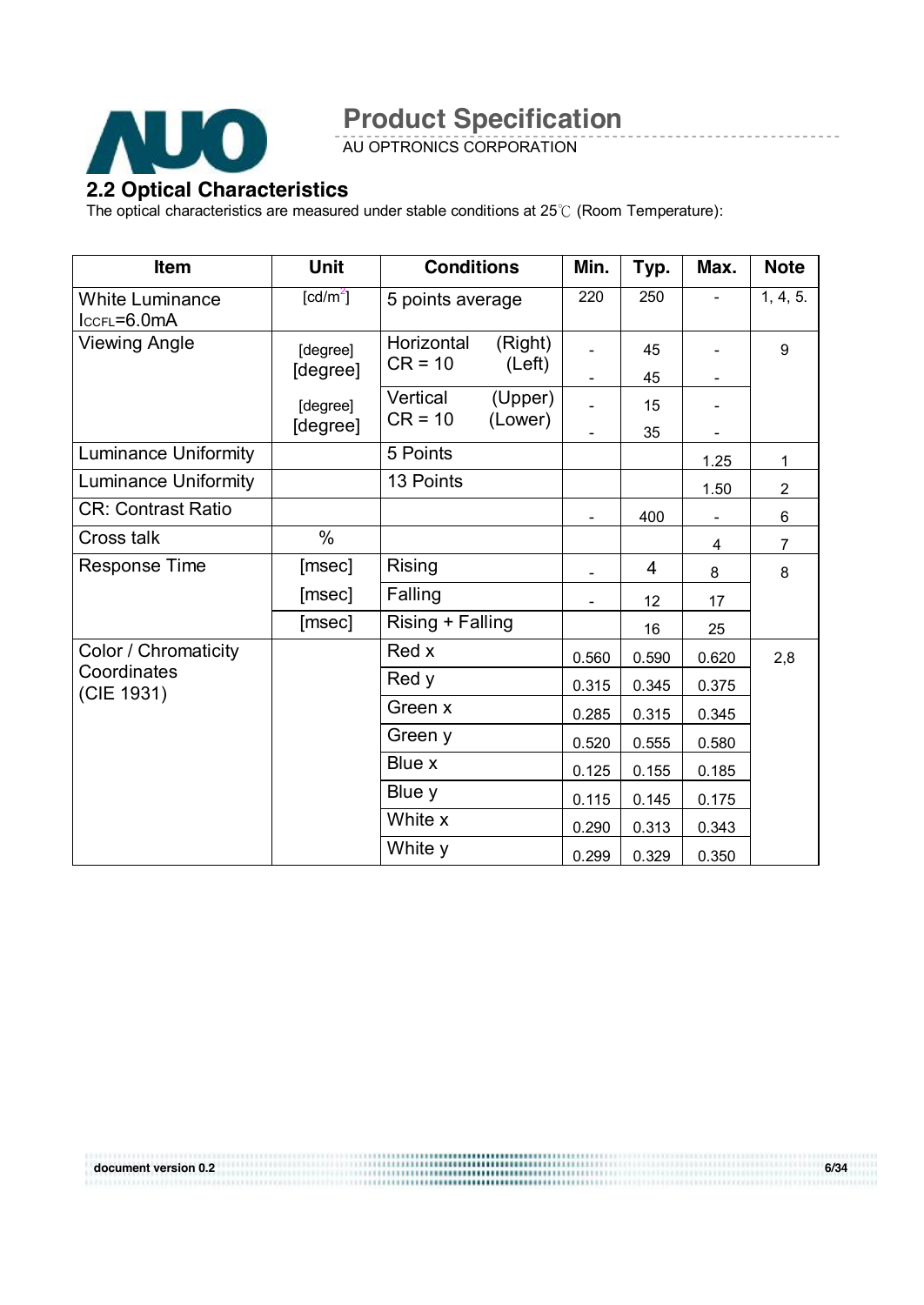

AU OPTRONICS CORPORATION

Note 1: 5 points position (Display area : 331.2mm x 207.0mm)



Note 2: 13 points position



Note 3: The luminance uniformity of 5 and 13 points is defined by dividing the maximum luminance values by the minimum test point luminance



Note 4: Measurement method

|                      | ,,,,,,,,,,,,, <b>,,,,,,,,,,,,,,</b> ,,,,,,,                                                                     |      |
|----------------------|-----------------------------------------------------------------------------------------------------------------|------|
| document version 0.2 | <u>\\$\$\$\$\$\$\$\$\$\$\$\$\$\$\$\$\$\$\$\$\$\$\$\$\$\$\$\$\$\$\$\$</u><br>,,,,,,,,,,,,,,,,,,,,,,,,,,,,,,,,,,, | 7/34 |
|                      | ,,,,,,,, <b>,,,,,,,,,,,,,,,,,</b> ,,,,,,,,,,                                                                    |      |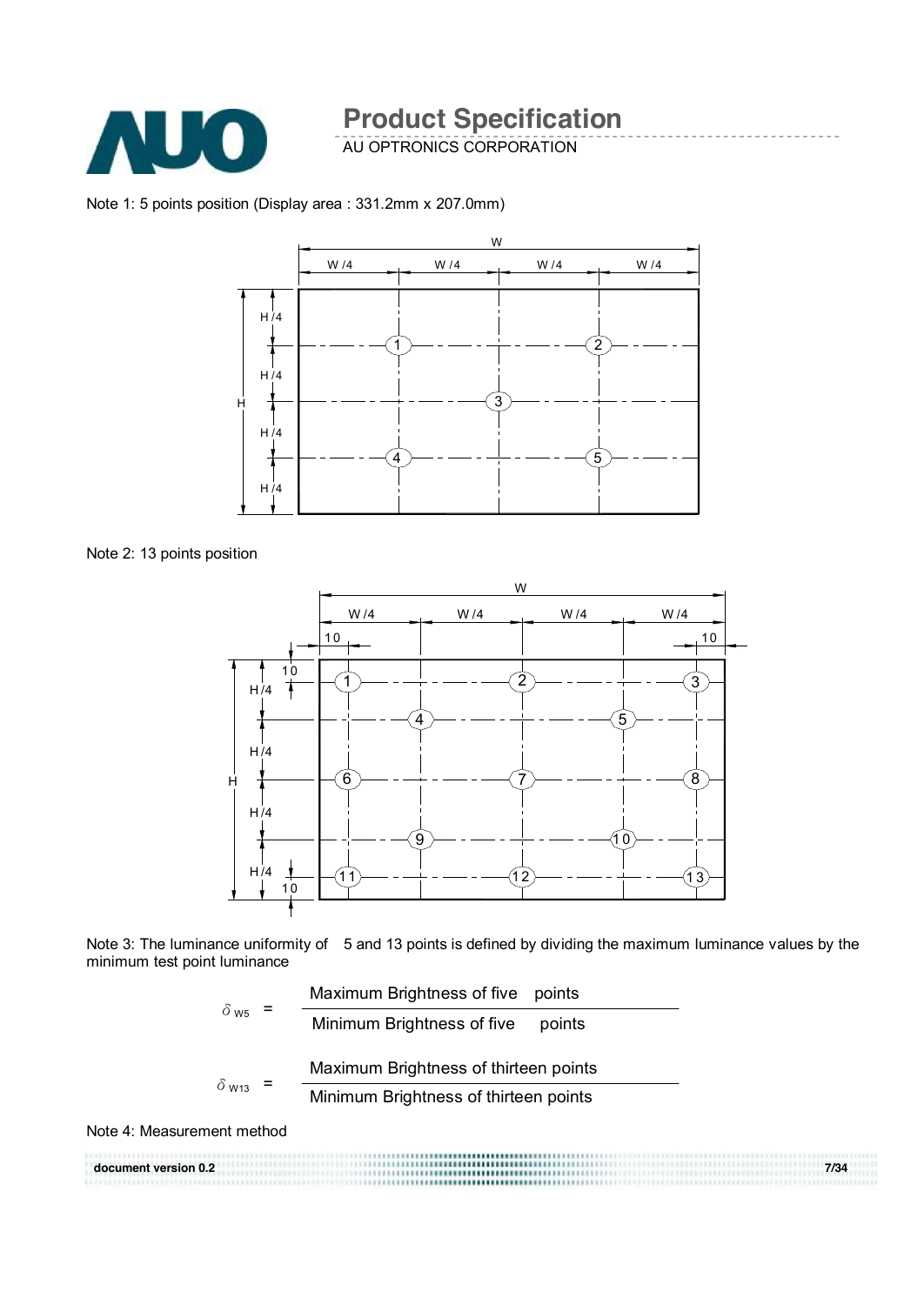

AU OPTRONICS CORPORATION

The LCD module should be stabilized at given temperature for 30 minutes to avoid abrupt temperature change during measuring. In order to stabilize the luminance, the measurement should be executed after lighting Backlight for 30 minutes in a stable, windless and dark room.



Center of the screen

Note 5: Definition of Average Luminance of White  $(Y_1)$ :

Measure the luminance of gray level 63 at 5 points,  $Y_L = [L (1) + L (2) + L (3) + L (4) + L (5)] / 5$ L (x) is corresponding to the luminance of the point X at Figure in Note (1).

Note 6: Definition of contrast ratio:

Contrast ratio is calculated with the following formula.

Contrast ratio (CR)= Brightness on the "White" state Brightness on the "Black" state

Note 7: Definition of Cross Talk (CT)

 $CT = |Y_B - Y_A| / Y_A \times 100$  (%)

**Where** 

YA = Luminance of measured location without gray level 0 pattern (cd/m2)

|                      | ,,,,,,,,,,,,,,,,,,,,,,,,,,,,,,,,,,,, |      |
|----------------------|--------------------------------------|------|
| document version 0.2 |                                      | 8/34 |
|                      |                                      |      |
|                      |                                      |      |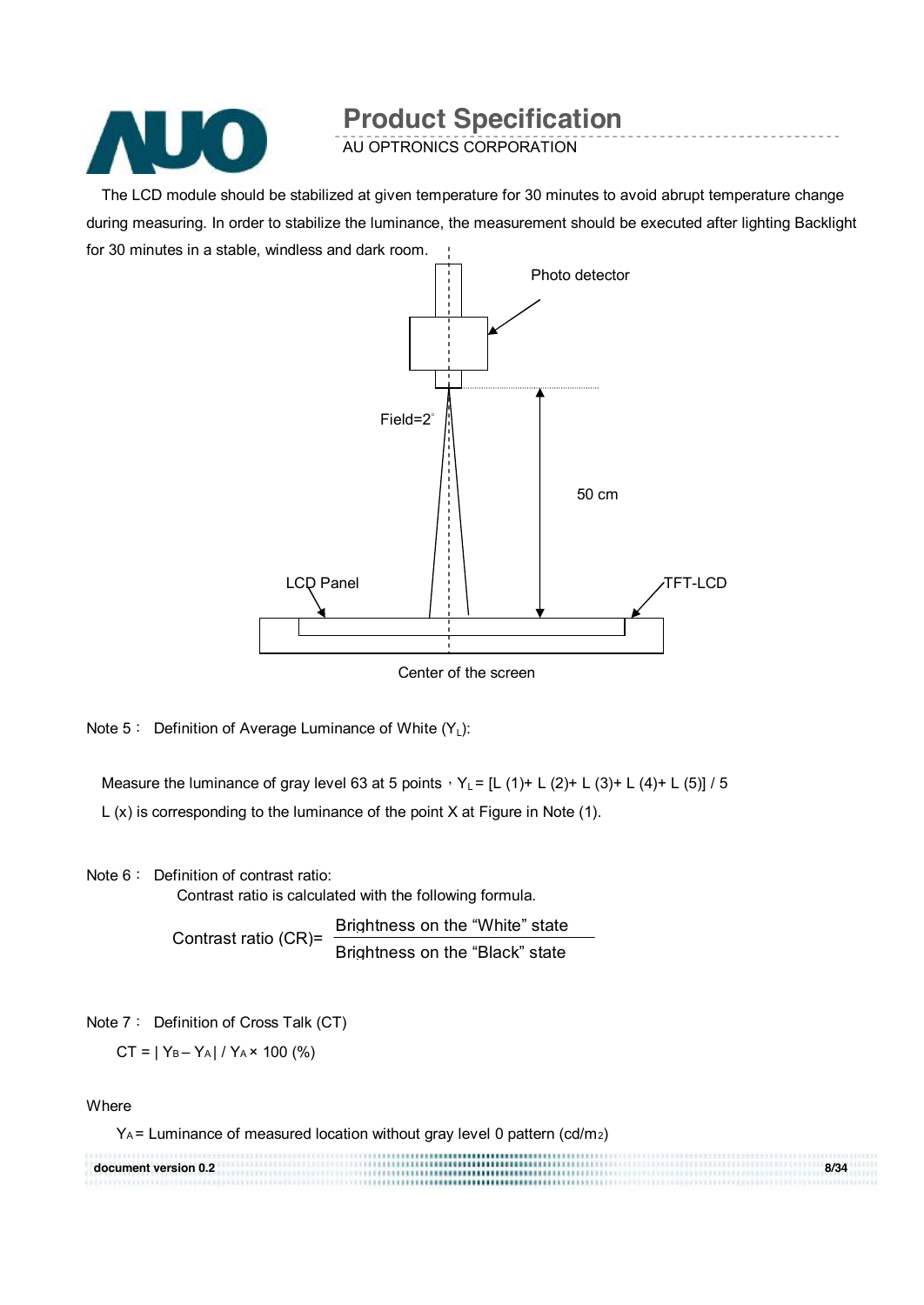



Note 8: Definition of response time:

The output signals of BM-7 or equivalent are measured when the input signals are changed from "Black" to "White" (falling time) and from "White" to "Black" (rising time), respectively. The response time interval between the 10% and 90% of amplitudes. Refer to figure as below.



**document version 0.2 9/34**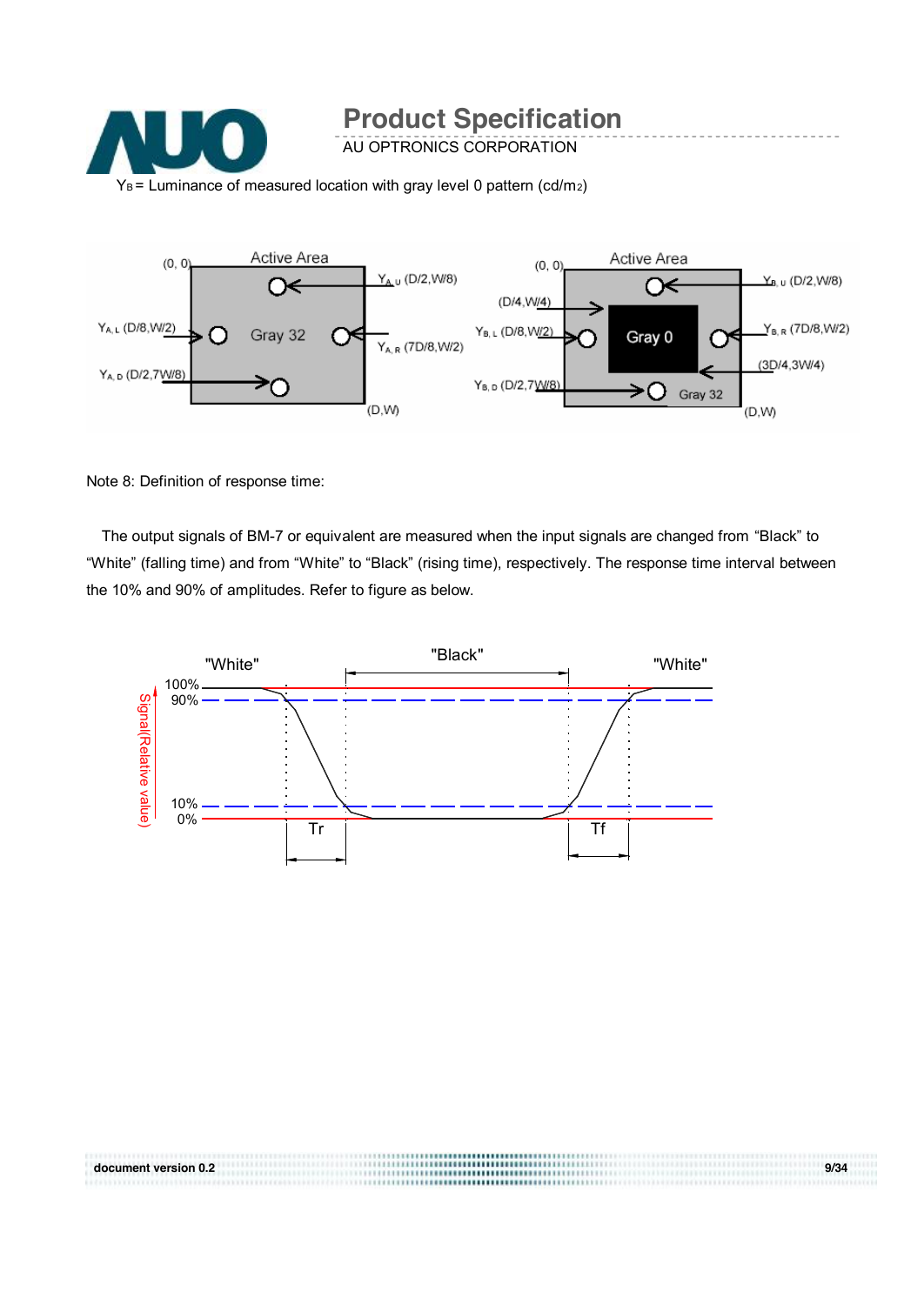

AU OPTRONICS CORPORATION

Note 9. Definition of viewing angle

Viewing angle is the measurement of contrast ratio  $\geq$  10, at the screen center, over a 180° horizontal and 180° vertical range (off-normal viewing angles). The 180° viewing angle range is broken down as follows; 90° (θ) horizontal left and right and 90° (Φ) vertical, high (up) and low (down). The measurement direction is typically perpendicular to the display surface with the screen rotated about its center to develop the desired measurement viewing angle.



**document version 0.2 10/34**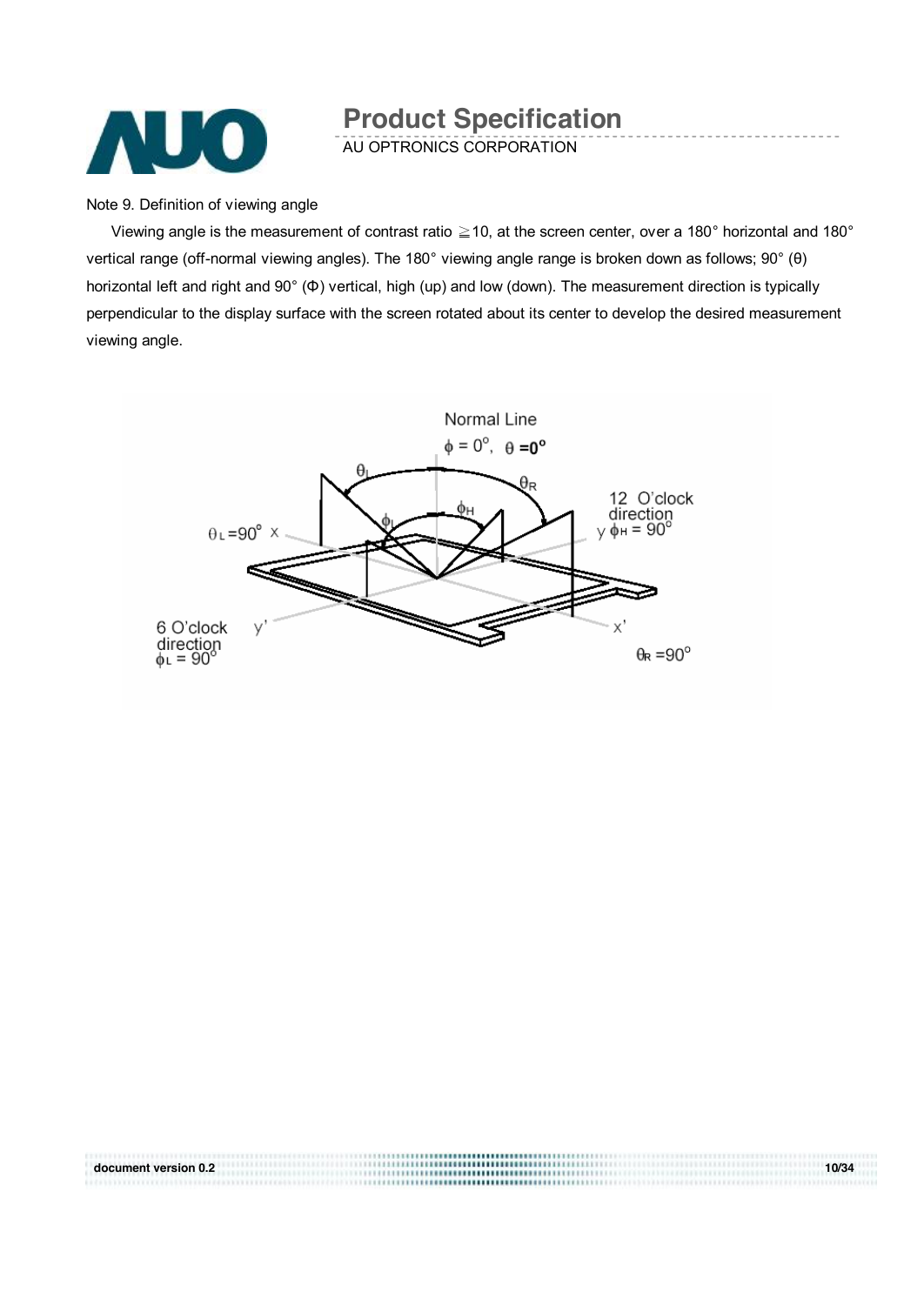

AU OPTRONICS CORPORATION

### **3. Functional Block Diagram**

The following diagram shows the functional block of the 15.4WXGA+ TFT/LCD Module:



**document version 0.2 11/34**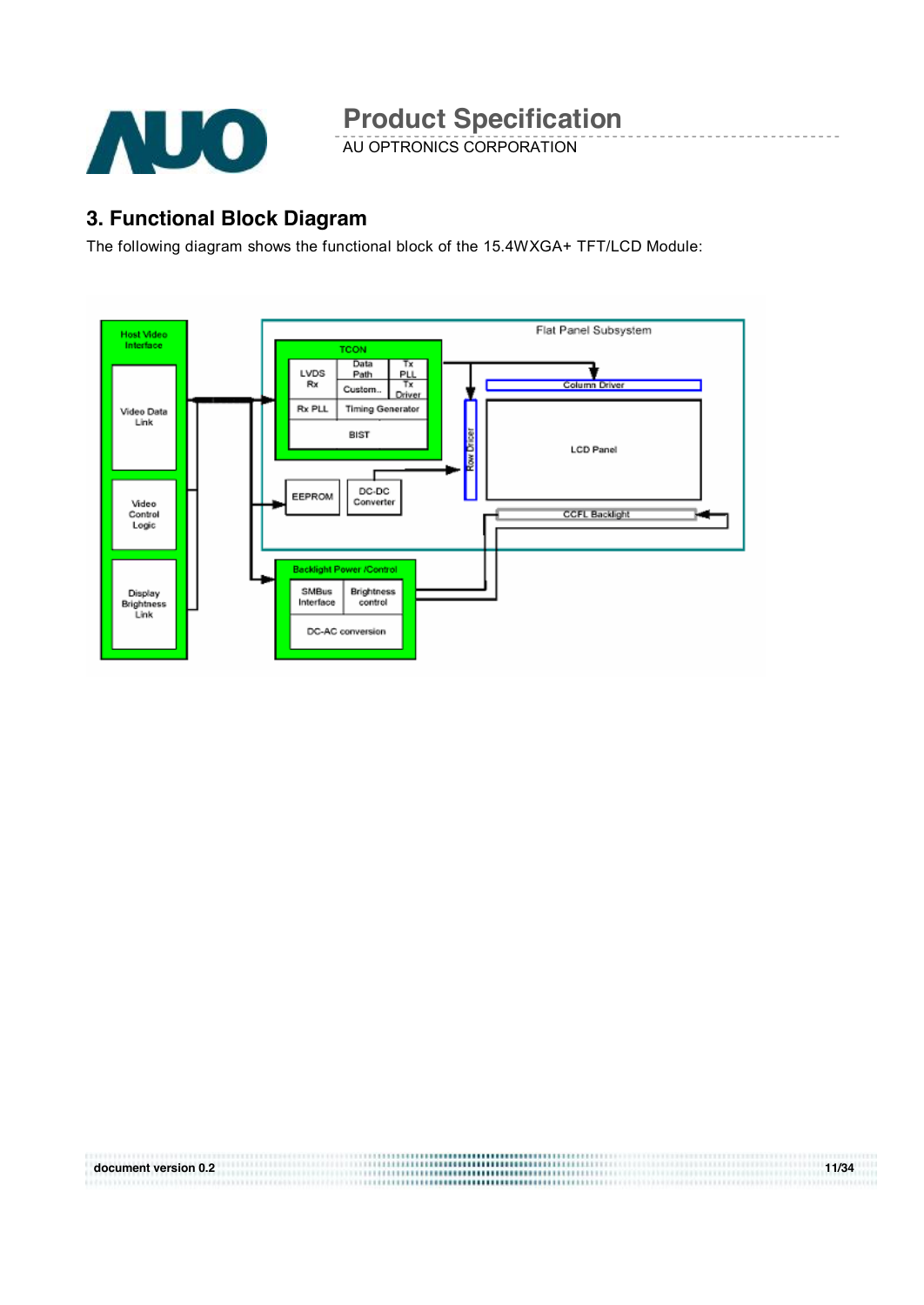

AU OPTRONICS CORPORATION

### **4. Absolute Maximum Ratings**

Absolute maximum ratings of the module is as following:

#### **4.1 Absolute Ratings of TFT LCD Module**

| Item            | Svmbol         | Min   | <b>Max</b> | Unit   | <b>Conditions</b> |
|-----------------|----------------|-------|------------|--------|-------------------|
| Logic/LCD Drive | $\cdot$<br>Vın | - 0.J | +4.u       | [Volt] | Note 1<br>ے, ا    |

#### **4.2 Absolute Ratings of Backlight Unit**

| <b>Item</b>       | Svmbol        | Min | Max | Unit     | <b>Conditions</b> |
|-------------------|---------------|-----|-----|----------|-------------------|
| CCFL<br>. Current | CCEI<br>יטטרב | -   | 6.5 | [mA] rms | Note 1 2          |

#### **4.3 Absolute Ratings of Environment**

| Item                         | Symbol     | Min   | Max   | Unit                                    | <b>Conditions</b> |
|------------------------------|------------|-------|-------|-----------------------------------------|-------------------|
| <b>Operating Temperature</b> | TOP        |       | $+50$ | $\mathsf{I}^\circ\mathsf{C} \mathsf{I}$ | Note 3            |
| <b>Operation Humidity</b>    | <b>HOP</b> | --    | 95    | [%RH]                                   | Note 3            |
| Storage Temperature          | TST        | $-20$ | $+60$ | $\mathsf{I}^\circ\mathsf{C} \mathsf{I}$ | Note 3            |
| <b>Storage Humidity</b>      | <b>HST</b> | b     | 95    | [%RH]                                   | Note 3            |

Note 1: At Ta (25℃ )

Note 2: Permanent damage to the device may occur if exceed maximum values

Note 3: For quality performance, please refer to AUO IIS(Incoming Inspection Standard).

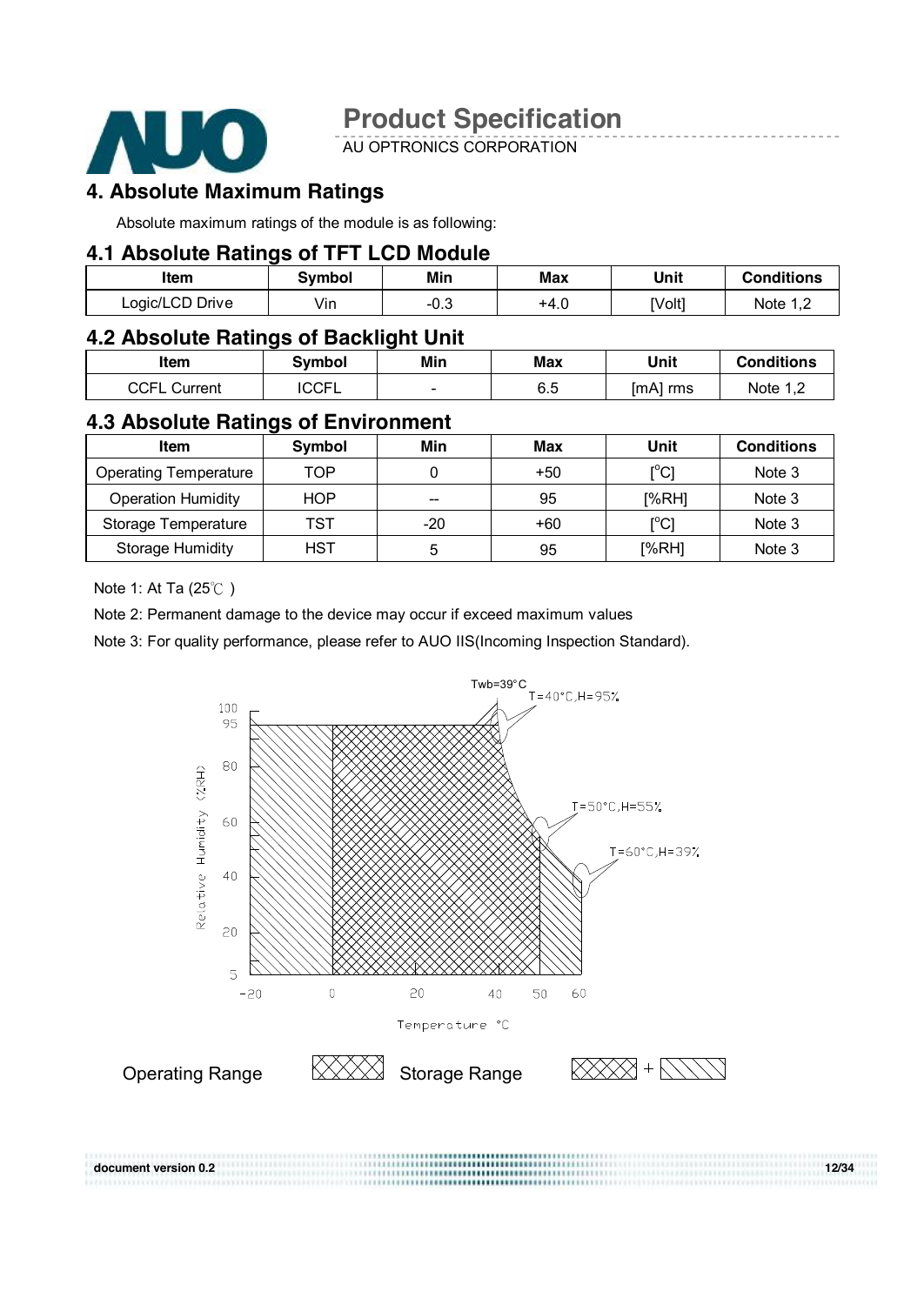

AU OPTRONICS CORPORATION

#### **5. Electrical characteristics**

#### **5.1 TFT LCD Module**

#### **5.1.1 Power Specification**

Input power specifications are as follows;

| <b>Parameter</b>      | <b>Min</b>                                          | Typ | <b>Max</b> | <b>Units</b> | <b>Note</b> |
|-----------------------|-----------------------------------------------------|-----|------------|--------------|-------------|
| Logic/LCD Drive       | 3.0                                                 | 3.3 | 3.6        | [Volt]       |             |
| <b>VDD Power</b>      |                                                     |     | 1.5        | [Watt]       | Note 1      |
| <b>IDD Current</b>    |                                                     | 400 | 500        | [mA]         | Note 1      |
| <b>Inrush Current</b> |                                                     |     | 2000       | [mA]         | Note 2      |
| Allowable             |                                                     |     | 100        | [mV]         |             |
|                       |                                                     |     |            | $p-p$        |             |
|                       | Voltage<br>Logic/LCD Drive<br><b>Ripple Voltage</b> |     |            |              |             |

Note 1: Maximum Measurement Condition: Black Patterm

Note 2: Measure Condition





**Vin rising time** 

**document version 0.2 13/34**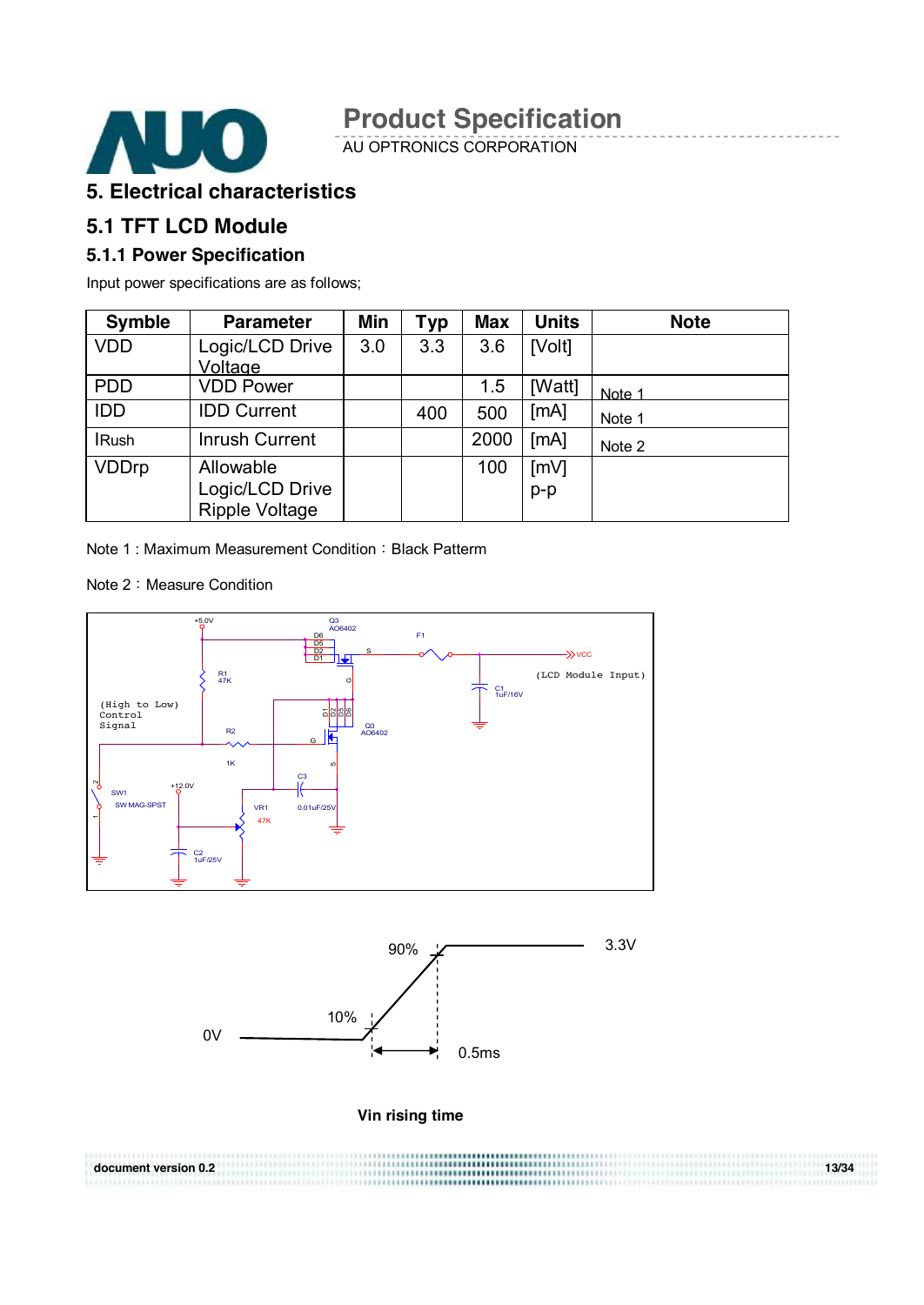

AU OPTRONICS CORPORATION

#### **5.1.2 Signal Electrical Characteristics**

Input signals shall be low or High-impedance state when VDD is off.

It is recommended to refer the specifications of THC63LVDF84A(Thine Electronics Inc.) in detail.

Signal electrical characteristics are as follows;

| <b>Parameter</b> | <b>Condition</b>                                 | Min    | <b>Max</b> | <b>Unit</b> |
|------------------|--------------------------------------------------|--------|------------|-------------|
| Vth              | Differential Input High<br>Threshold (Vcm=+1.2V) |        | 100        | [mV]        |
| Vtl              | Differential Input Low<br>Threshold (Vcm=+1.2V)  | $-100$ |            | [mV]        |
| Vcm              | Differential Input<br>Common Mode Voltage        | 1.125  | 1.375      | [V]         |

Note: LVDS Signal Waveform



**document version 0.2 14/34**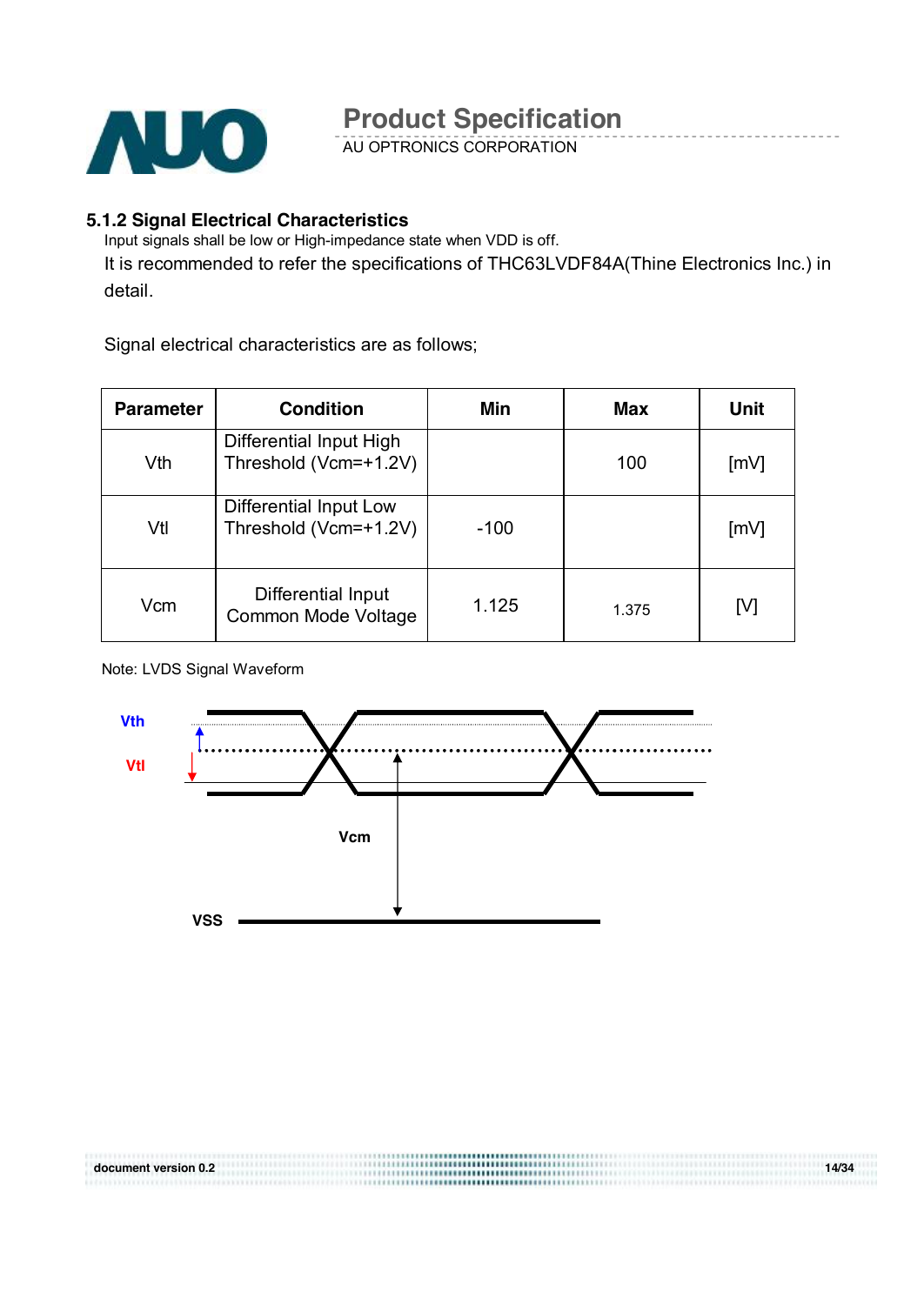

AU OPTRONICS CORPORATION

### **5.2 Backlight Unit**

Parameter guideline for CCFL Inverter

| <b>Parameter</b>                                 | <b>Min</b> | <b>Typ</b> | <b>Max</b> | <b>Units</b>           | <b>Condition</b>                                  |
|--------------------------------------------------|------------|------------|------------|------------------------|---------------------------------------------------|
| <b>White Luminance</b><br>5 points average       | 220        | 250        |            | $\lceil cd/m^2 \rceil$ |                                                   |
| <b>CCFL current(ICCFL)</b>                       |            | 6.0        |            | $[mA]$ rms             | $(Ta=25^\circ \textcirc C)$<br>$(Ta=25^{\circ}C)$ |
| <b>CCFL Frequency(FccFL)</b>                     |            | 62         |            | [KHz]                  | Note 2<br>$(Ta=25^{\circ}C)$<br>Note $3,4$        |
| <b>CCFL Ignition Voltage(Vs)</b>                 | 1340       |            |            | [Volt] rms             | $(Ta=0^{\circ}C)$<br>Note 5                       |
| <b>CCFL Ignition Voltage(Vs)</b>                 | 1030       |            |            | [Volt] rms             | $(Ta=25^{\circ}$ C)<br>Note 5                     |
| <b>CCFL Voltage (Reference)</b><br>$(Vc$ CFL $)$ | 620        | 720        | 910        | [Volt] rms             | $(Ta=25^{\circ}C)$<br>Note 6                      |
| <b>CCFL Power consumption</b><br>(PccFL)         |            | 4.30       | 4.70       | [Watt]                 | $(Ta=25^{\circ}C)$<br>Note 6                      |

Note 1: Typ are AUO recommended Design Points.

\*1 All of characteristics listed are measured under the condition using the AUO Test inverter.

\*2 In case of using an inverter other than listed, it is recommended to check the inverter carefully.

Sometimes, interfering noise stripes appear on the screen, and substandard luminance or flicker at low power may happen.

\*3 In designing an inverter, it is suggested to check safety circuit very carefully. Impedance of CCFL, for instance, becomes more than 1 [M ohm] when CFL is damaged.

\*4 Generally, CCFL has some amount of delay time after applying kick-off voltage. It is recommended to keep on applying kick-off voltage for 1 [Sec] until discharge.

\*5 CCFL discharge frequency must be carefully chosen so as not to produce interfering noise stripes on the screen.

\*6 Reducing CCFL current increases CCFL discharge voltage and generally increases CCFL discharge

frequency. So all the parameters of an inverter should be carefully designed so as not to produce too much leakage current from high-voltage output of the inverter.

Note 2: It should be employed the inverter which has "Duty Dimming", if ICCFL is less than 4mA.

Note 3: CCFL discharge frequency should be carefully determined to avoid interference between inverter and TFT LCD.

| document version 0.2 | 15/34 |
|----------------------|-------|
|                      |       |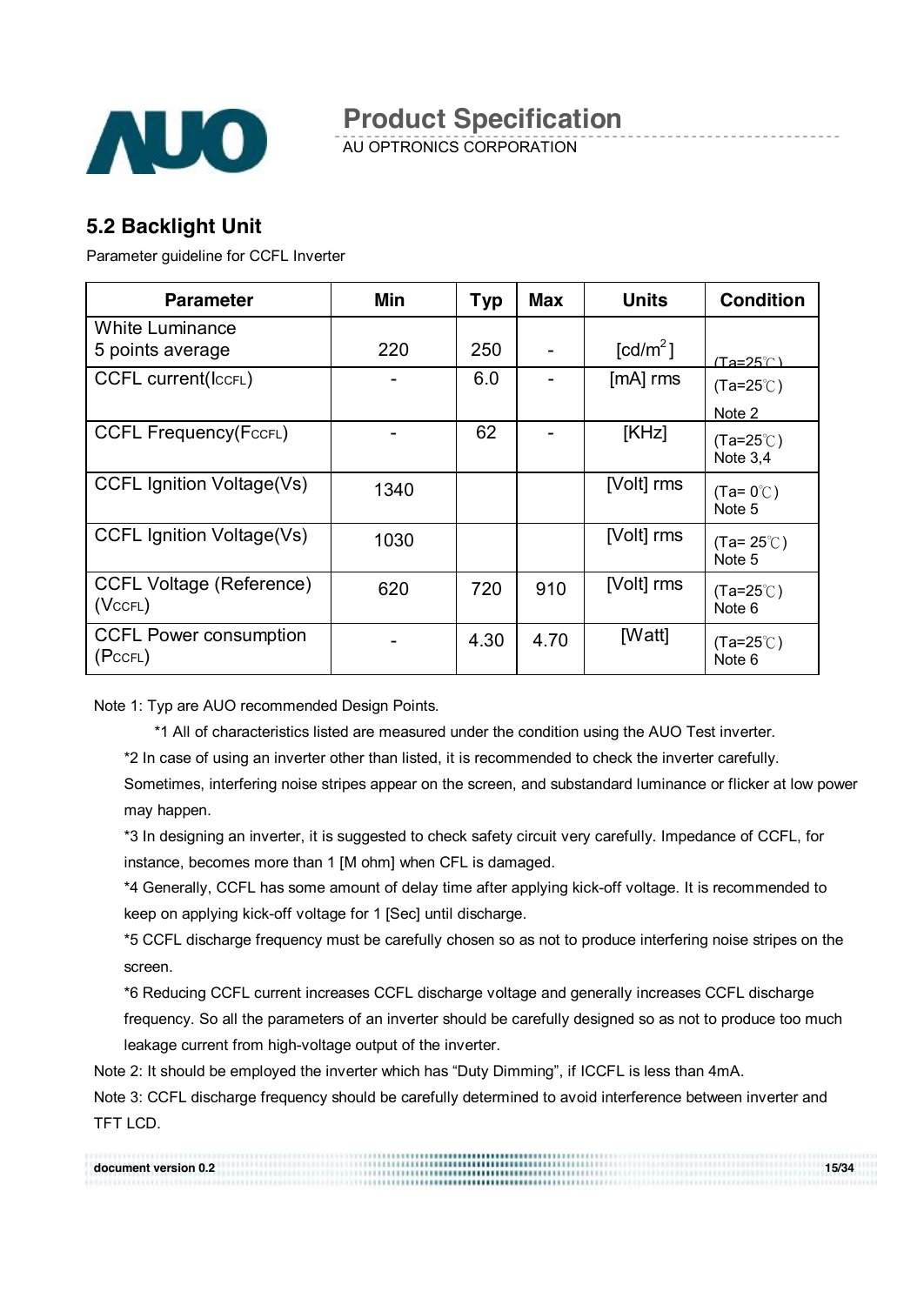

AU OPTRONICS CORPORATION

Note 4: The frequency range will not affect to lamp life and reliability characteristics.

Note 5: CCFL inverter should be able to give out a power that has a generating capacity of over 1,340 voltage. Lamp units need 1,300 voltage minimum for ignition.

Note 6: Calculator value for reference (ICCFL×VCCFL=PCCFL)

Note 7: Requirements for a system inverter design, which is intended to have a better display performance, a better power efficiency and a more reliable lamp, are following.

**document version 0.2 16/34** 

It shall help increase the lamp lifetime and reduce leakage current.

a. The asymmetry rate of the inverter waveform should be less than 10%.

b. The distortion rate of the waveform should bewithin √2 ±10%.

\* Inverter output waveform had better be more similar to ideal sine wave.



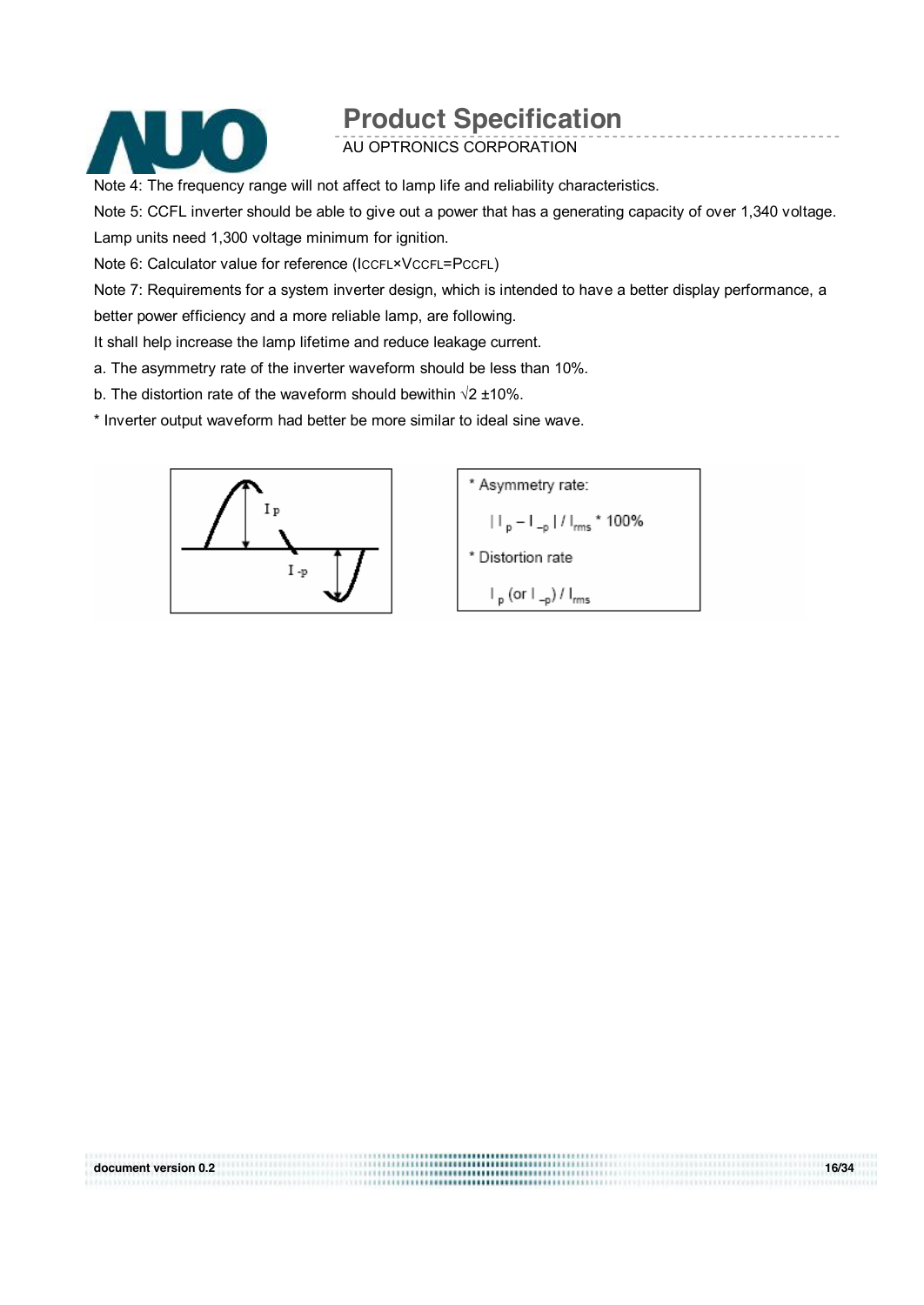

AU OPTRONICS CORPORATION

### **6. Signal Characteristic**

### **6.1 Pixel Format Image**

Following figure shows the relationship of the input signals and LCD pixel format.



..................................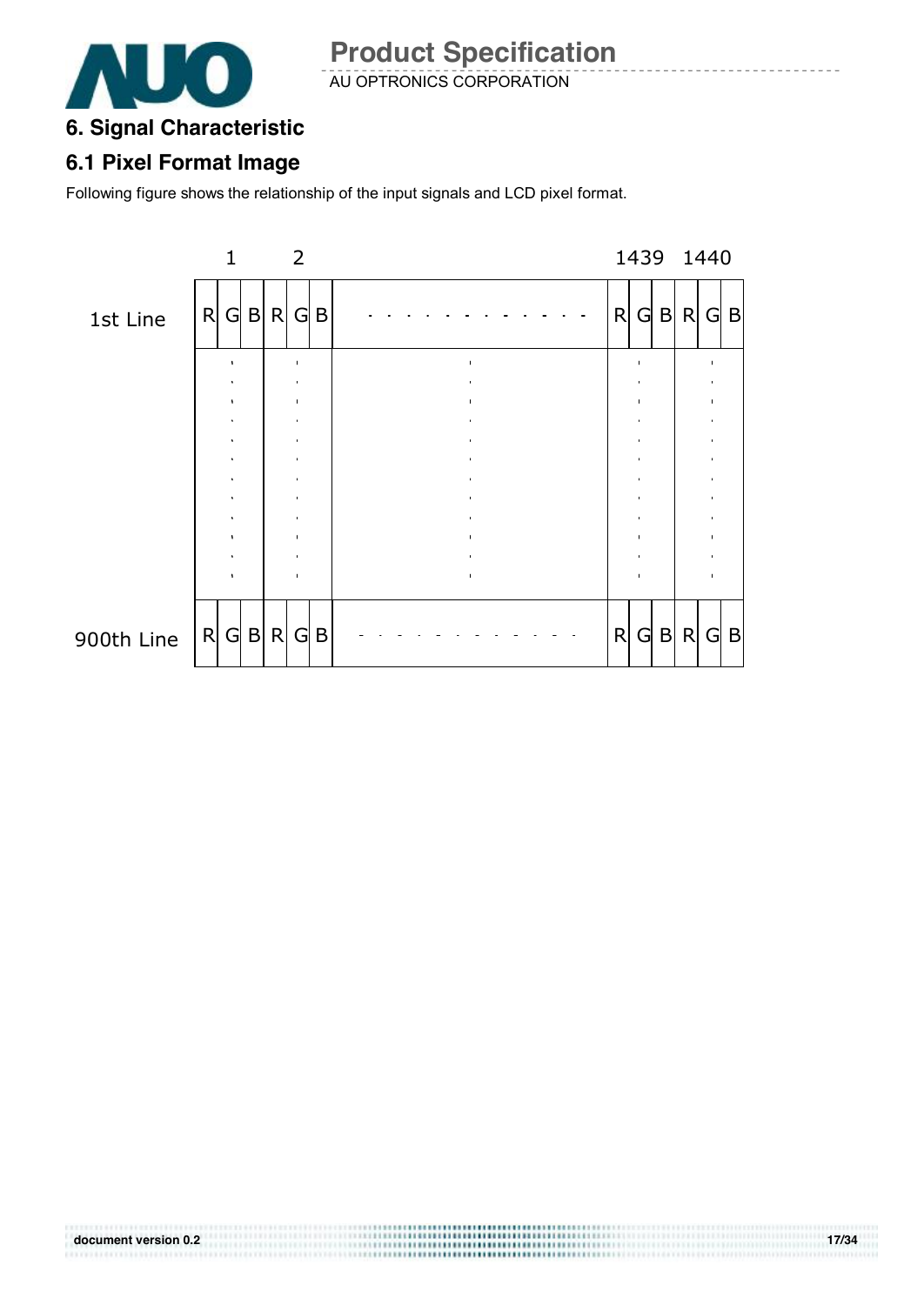

AU OPTRONICS CORPORATION

### **6.2 The input data format**



| <b>Signal Name</b>   | <b>Description</b>                                                 |
|----------------------|--------------------------------------------------------------------|
| V <sub>EDID</sub>    | +3.3V EDID Power                                                   |
| CLK <sub>EDID</sub>  | <b>EDID Clock Input</b>                                            |
| <b>DATAEDID</b>      | EDID Data Input                                                    |
| ORXIN0-, ORXIN0+     | Odd LVDS differential data input (ORed0-ORed5, OGreen0)            |
| ORXIN1-, ORXIN1+     | Odd LVDS differential data input (OGreen1-OGreen5, OBIue0-OBIue1)  |
| ORXIN2-, ORXIN2+     | Odd LVDS differential data input(OBlue2-OBlue5, Hsync, Vsync, DE)  |
| ORXCLKIN-, ORXCLKIN+ | Odd LVDS differential clock input                                  |
| ERXINO-, ERXINO+     | Even LVDS differential data input (ERed0-ERed5, EGreen0)           |
| ERXIN1-, ERXIN1+     | Even LVDS differential data input (EGreen1-EGreen5, EBIue0-EBIue1) |
| ERXIN2-, ERXIN2+     | Even LVDS differential data input(EBlue2-EBlue5)                   |
| ERXCLKIN-, ERXCLKIN+ | Even LVDS differential clock input                                 |
| <b>VDD</b>           | +3.3V Power Supply                                                 |
| <b>GND</b>           | Ground                                                             |

Note: Output signals from any system shall be low or High-impedance state when VDD is off.

..................................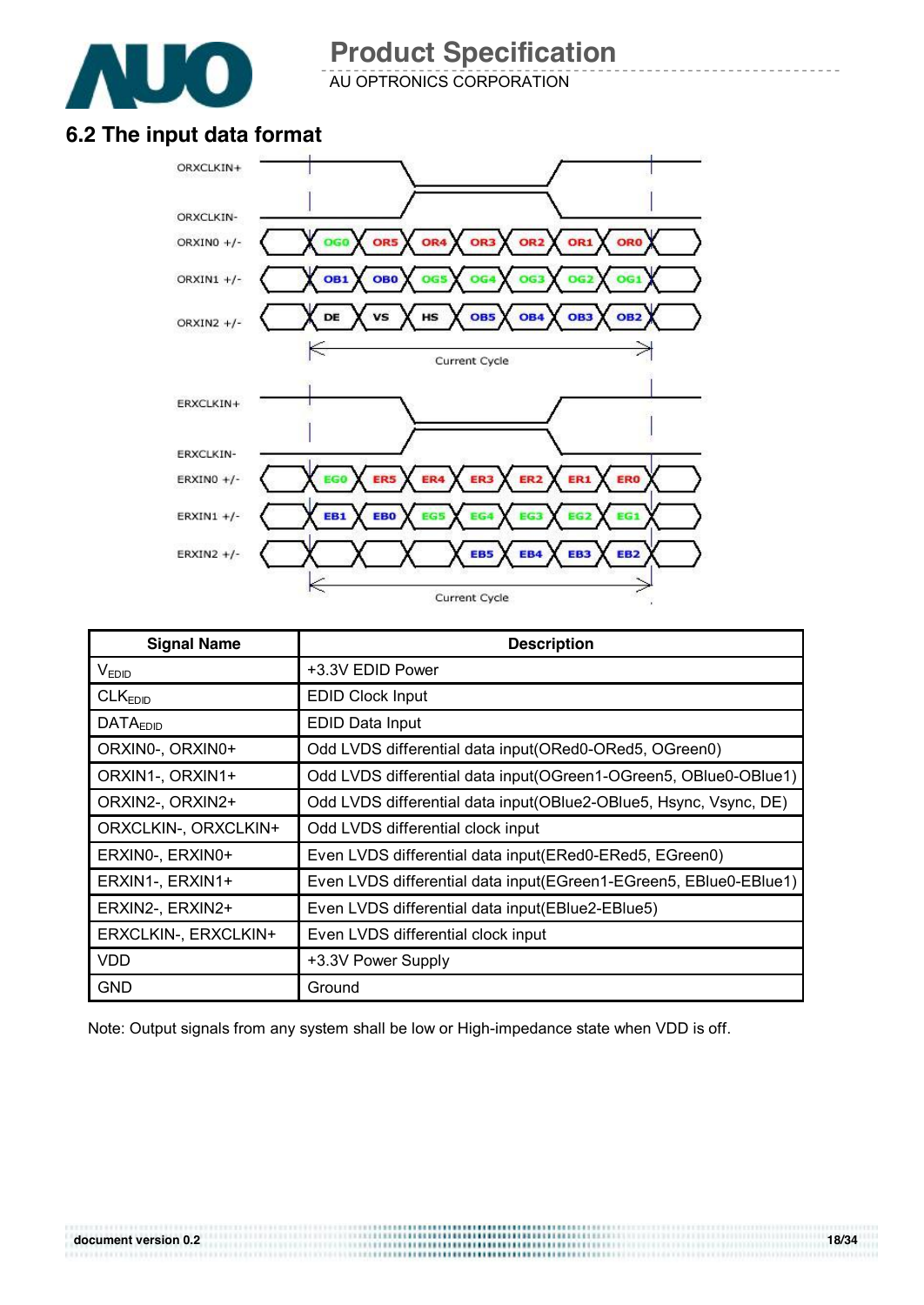

AU OPTRONICS CORPORATION

### **6.3 Signal Description/Pin Assignment**

LVDS is a differential signal technology for LCD interface and high speed data transfer device.

| PIN#                    | <b>SIGNAL NAME</b>  | <b>DESCRIPTION</b>             |
|-------------------------|---------------------|--------------------------------|
| 1                       | <b>VSS</b>          | Power Ground                   |
| $\overline{2}$          | <b>VDD</b>          | +3.3V Power Supply             |
| 3                       | <b>VDD</b>          | +3.3V Power Supply             |
| $\overline{\mathbf{4}}$ | VEDID               | +3.3V EDID Power               |
| 5                       | <b>AGING</b>        | Aging Mode Power Supply        |
| 6                       | CLK <sub>EDID</sub> | <b>EDID Clock Input</b>        |
| $\overline{7}$          | <b>DATAEDID</b>     | EDID Data Input                |
| 8                       | Odd Rin0-           | -LVDS Differential Data Input  |
| 9                       | Odd_Rin0+           | +LVDS Differential Data Input  |
| 10                      | <b>VSS</b>          | Power Ground                   |
| 11                      | Odd Rin1-           | -LVDS Differential Data Input  |
| 12                      | Odd Rin1+           | +LVDS Differential Data Input  |
| 13                      | <b>VSS</b>          | Power Ground                   |
| 14                      | Odd Rin2-           | -LVDS Differential Data Input  |
| 15                      | Odd_Rin2+           | +LVDS Differential Data Input  |
| 16                      | <b>VSS</b>          | Power Ground                   |
| 17                      | Odd_ClkIN-          | -LVDS Differential Clock Input |
| 18                      | Odd ClkIN+          | +LVDS Differential Clock Input |
| 19                      | <b>VSS</b>          | Power Ground                   |
| 20                      | Even Rin0-          | -LVDS Differential Data Input  |
| 21                      | Even Rin0+          | +LVDS Differential Data Input  |
| 22                      | <b>VSS</b>          | Power Ground                   |
| 23                      | Even Rin1-          | -LVDS Differential Data Input  |
| 24                      | Even_Rin1+          | +LVDS Differential Data Input  |
| 25                      | <b>VSS</b>          | Power Ground                   |
| 26                      | Even_Rin2-          | -LVDS Differential Data Input  |
| 27                      | Even_Rin2+          | +LVDS Differential Data Input  |
| 28                      | <b>VSS</b>          | Power Ground                   |
| 29                      | Even ClkIN-         | -LVDS Differential Clock Input |
| 30                      | Even ClkIN+         | +LVDS Differential Clock Input |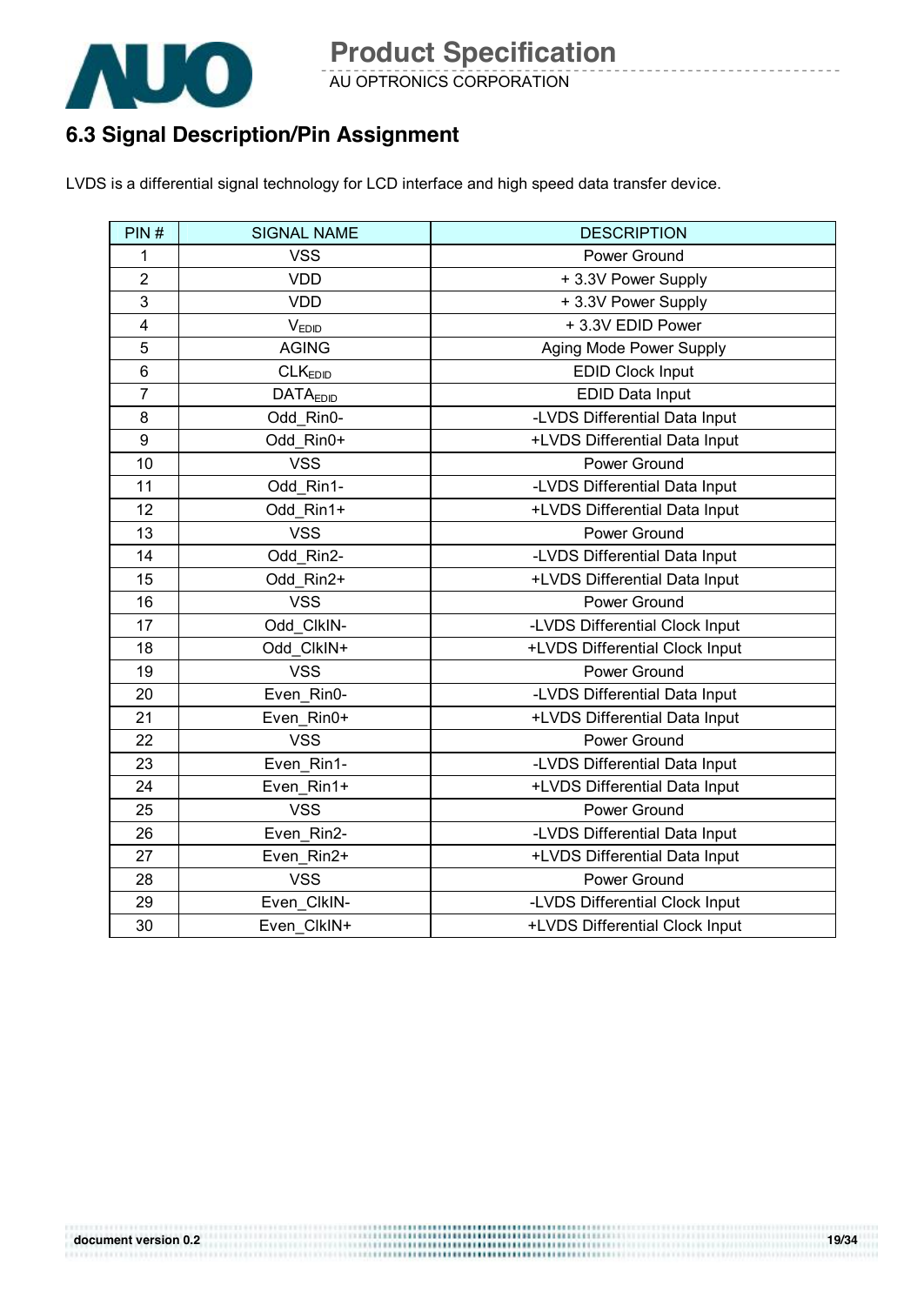

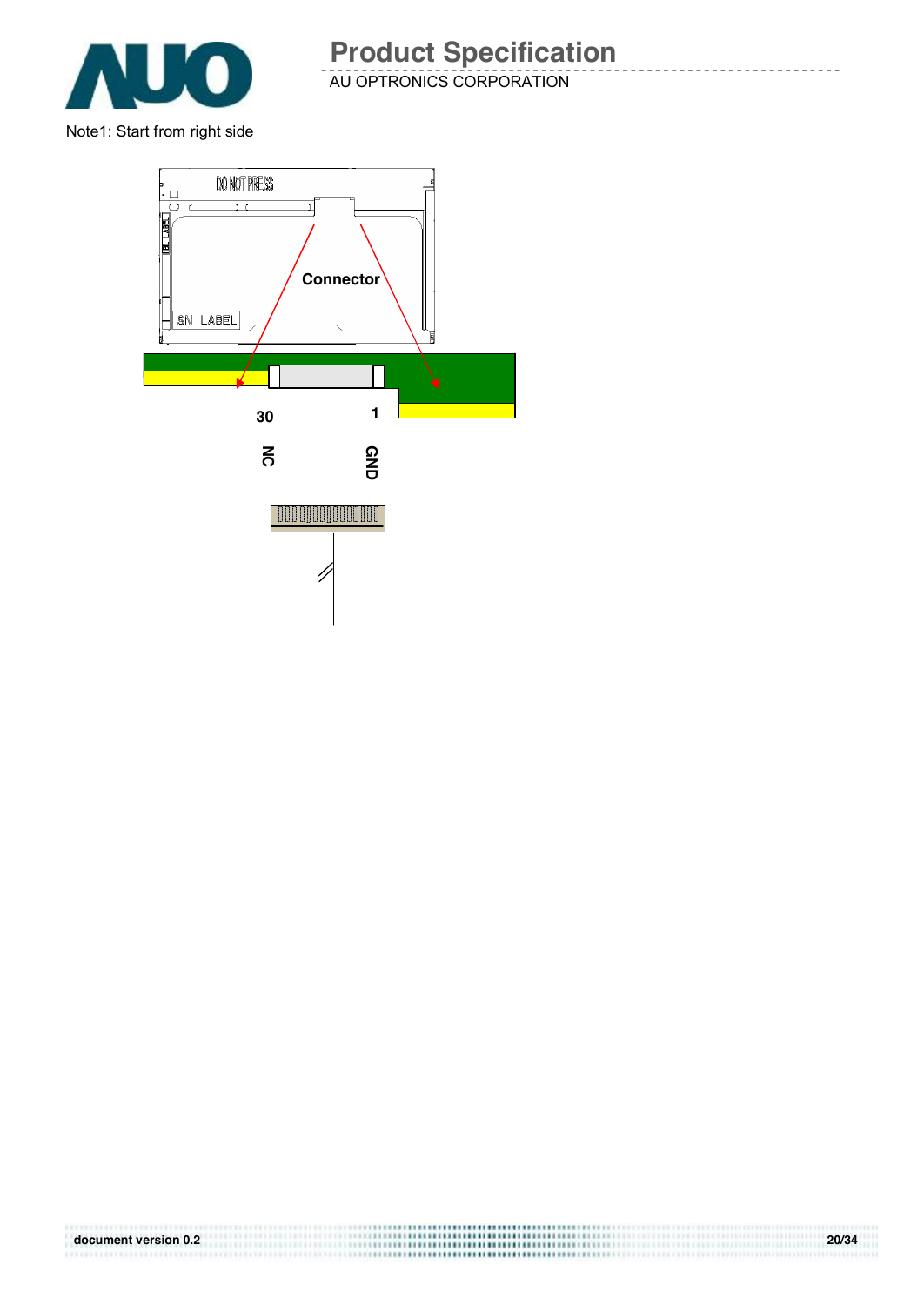

### **6.4 Interface Timing**

### **6.4.1 Timing Characteristics**

Basically, interface timings should match the 1440X900 /60Hz manufacturing guide line timing.

,,,,,,,,,,,,,,,,,,,

|            | <b>Parameter</b> | Symbol                      | Min. | Typ. | Max.                     | Unit                           |
|------------|------------------|-----------------------------|------|------|--------------------------|--------------------------------|
|            | Frame Rate       |                             | 50   | 60   | $\overline{\phantom{0}}$ | Hz                             |
|            | Clock frequency  | $1/\text{T}_{\text{Clock}}$ | 50   | 48.2 | 60.2                     | <b>MHz</b>                     |
|            | Period           | $T_{V}$                     | 904  | 912  | 2048                     |                                |
| Vertical   | Active           | $T_{VD}$                    | 900  | 900  | 900                      | $T_{Line}$                     |
| Section    | <b>Blanking</b>  | $T_{VB}$                    | 4    | 12   |                          |                                |
|            | Period           | Tн                          | 760  | 880  | 1024                     |                                |
| Horizontal | Active           | $\mathsf{T}_{\mathsf{HD}}$  | 720  | 720  | 720                      | ${\mathsf T}_{\mathsf{Clock}}$ |
| Section    | Blanking         | Т <sub>нв</sub>             | 40   | 160  |                          |                                |

Note : DE mode only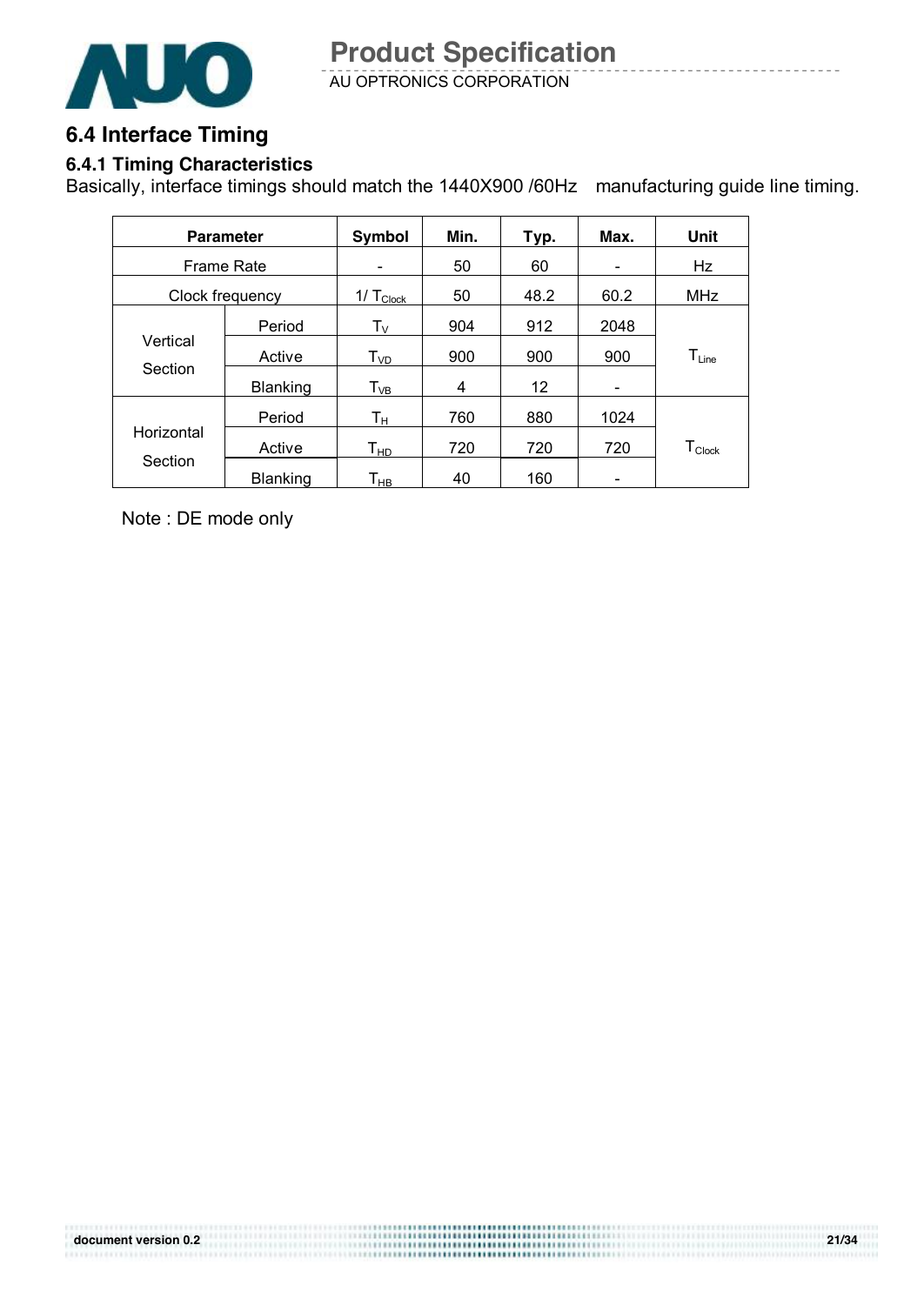

AU OPTRONICS CORPORATION

#### **6.4.2 Timing diagram**

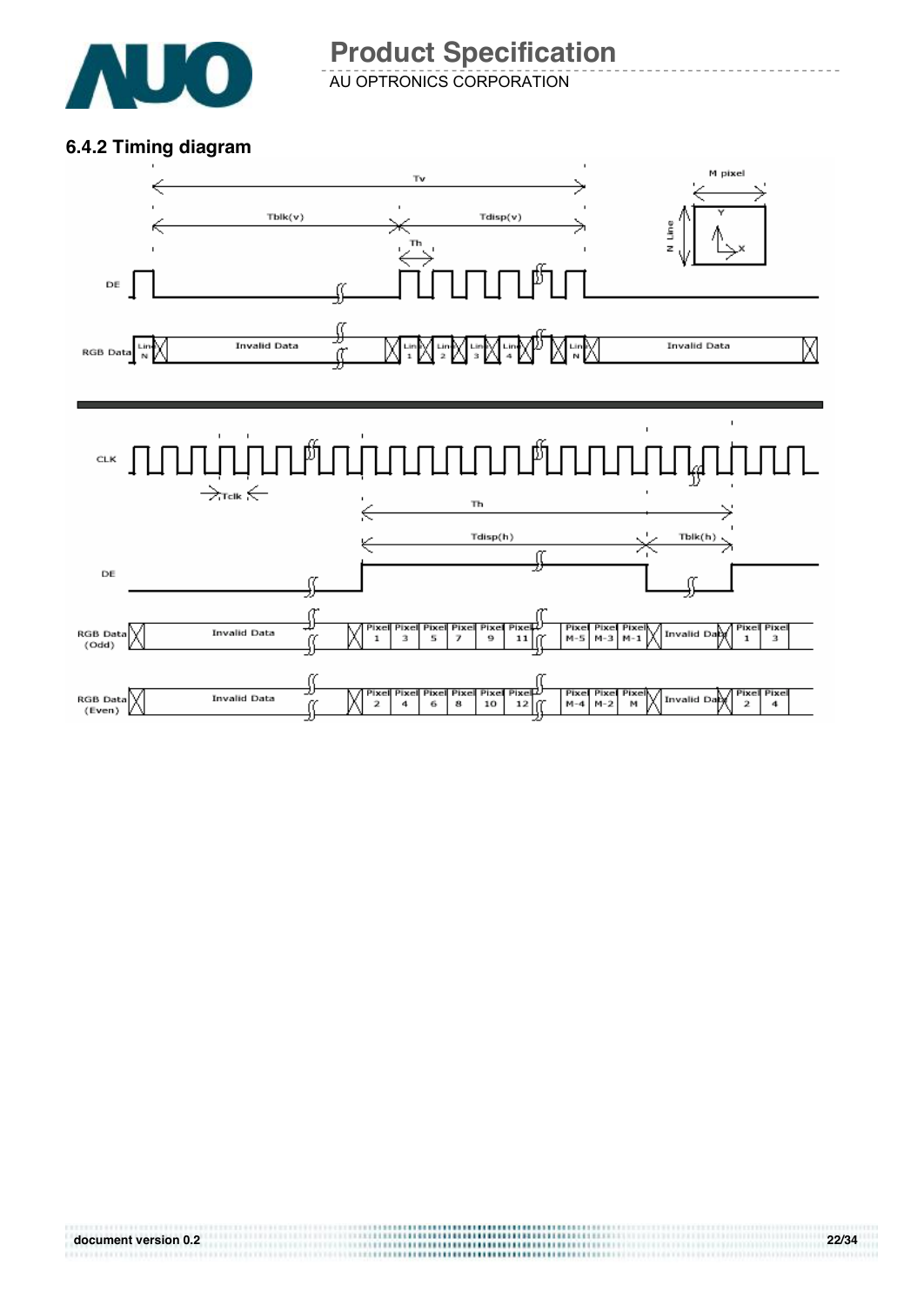

#### **6.5 Power ON/OFF Sequence**

VDD power and lamp on/off sequence is as follows. Interface signals are also shown in the chart. Signals from any system shall be Hi-Z state or low level when VDD is off.



#### **Power Sequence Timing**

|                  |      | <b>Value</b> |      |              |
|------------------|------|--------------|------|--------------|
| <b>Parameter</b> | Min. | Typ.         | Max. | <b>Units</b> |
| T1               | 0.5  |              | 10   | (ms)         |
| T <sub>2</sub>   | 5    |              | 50   | (ms)         |
| T <sub>3</sub>   | 0.5  |              | 50   | (ms)         |
| T <sub>4</sub>   | 400  |              |      | (ms)         |
| T <sub>5</sub>   | 200  |              |      | (ms)         |
| T <sub>6</sub>   | 200  |              |      | (ms)         |
| Τ7               |      |              | 10   | (ms)         |

..................... ,,,,,,,,,,,,,,,,,,,,,,,,,,,,,,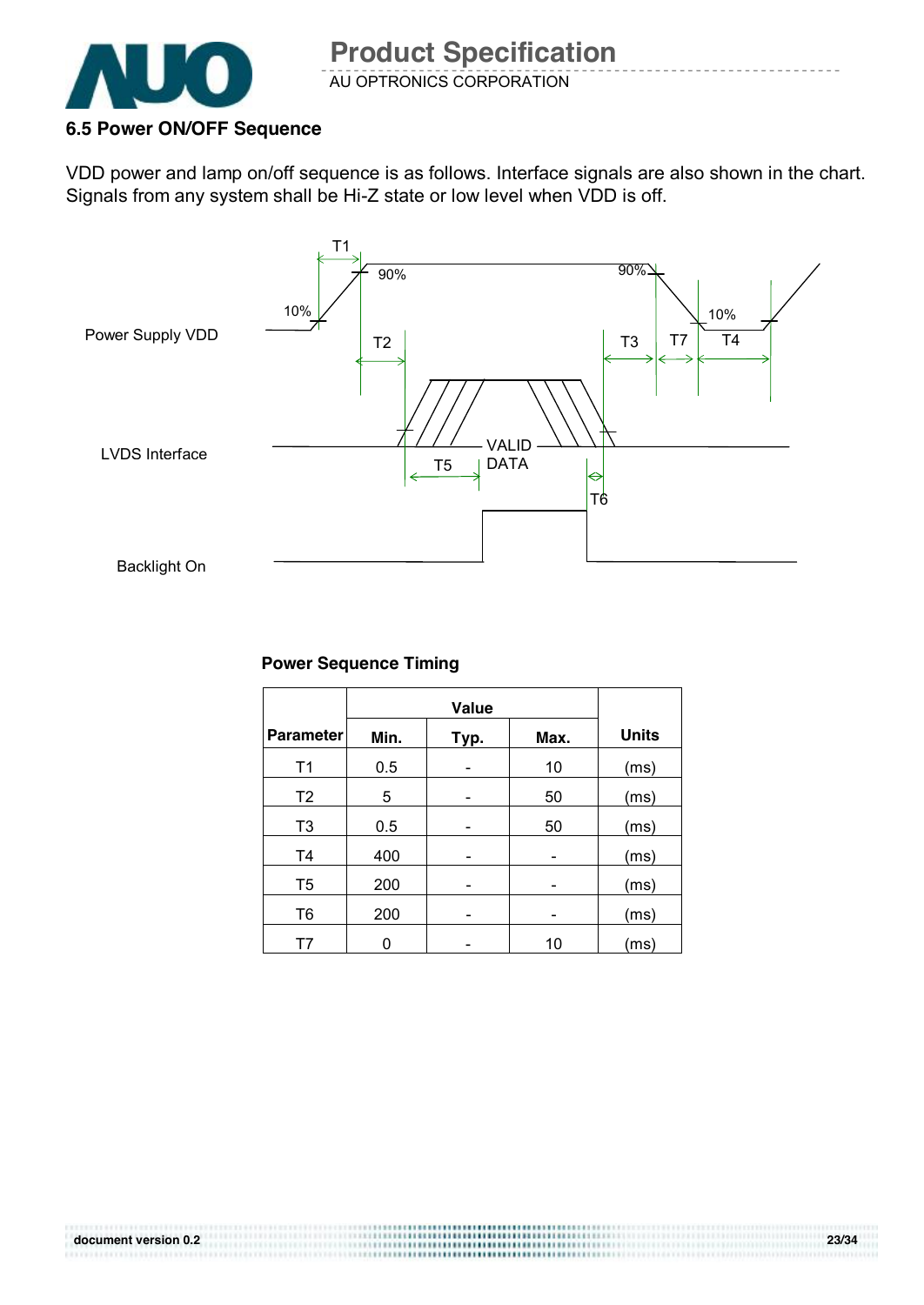

### **7. Connector Description**

Physical interface is described as for the connector on module.

These connectors are capable of accommodating the following signals and will be following components.

### **7.1 TFT LCD Module**

| <b>Connector Name / Designation</b> | <b>For Signal Connector</b>  |
|-------------------------------------|------------------------------|
| Manufacturer                        | JAE or compatible            |
| Type / Part Number                  | FI-XB30SL-HF10 or compatible |
| <b>Mating Housing/Part Number</b>   | FI-X30H or compatible        |

#### **7.2 Backlight Unit**

Physical interface is described as for the connector on module.

These connectors are capable of accommodating the following signals and will be following components.

................................

| <b>Connector Name / Designation</b> | <b>For Lamp Connector</b> |
|-------------------------------------|---------------------------|
| Manufacturer                        | <b>JST</b>                |
| Type / Part Number                  | <b>BHSR-02VS-1</b>        |
| Mating Type / Part Number           | SM02B-BHSS-1-TB           |

#### **7.3 Signal for Lamp connector**

| Pin $#$ | Cable color | <b>Signal Name</b> |
|---------|-------------|--------------------|
|         | Red         | Lamp High Voltage  |
|         | White       | Lamp Low Voltage   |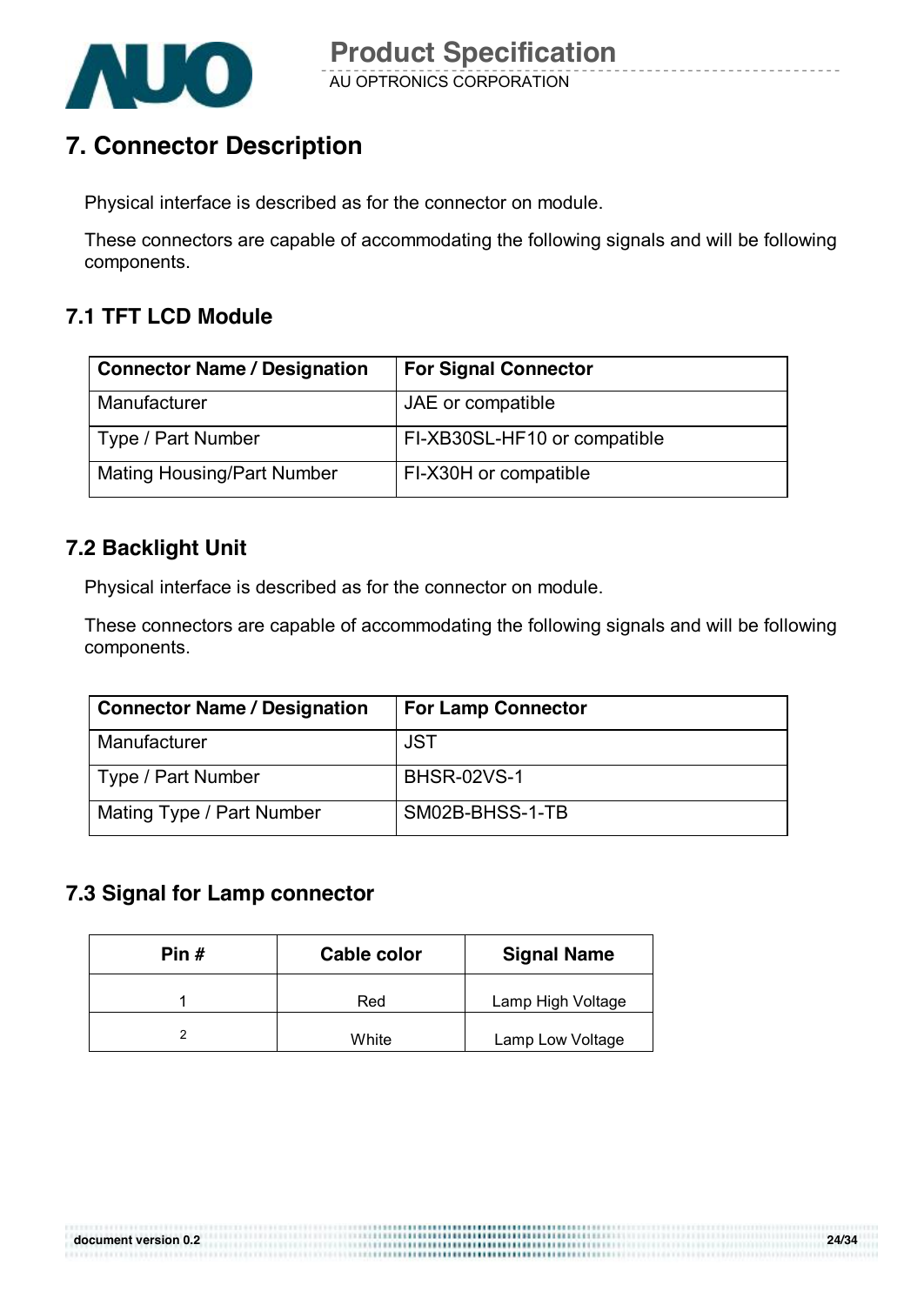

### **8. Vibration and Shock Test (Stand alone)**

### **8.1 Vibration Test**

#### **Test Spec:**

| Test method:  | Non-Operation                  |
|---------------|--------------------------------|
| Acceleration: | 1.5G                           |
| Frequency:    | 26 - 500Hz Random              |
| Sweep:        | 30 Minutes each Axis (X, Y, Z) |

### **8.2 Shock Test Spec:**

#### **Test Spec:**

| Test method:  | Non-Operation                  |
|---------------|--------------------------------|
| Acceleration: | 260 G, Half sine wave          |
| Active time:  | 2 ms                           |
| Pulse:        | X, Y, Z one time for each side |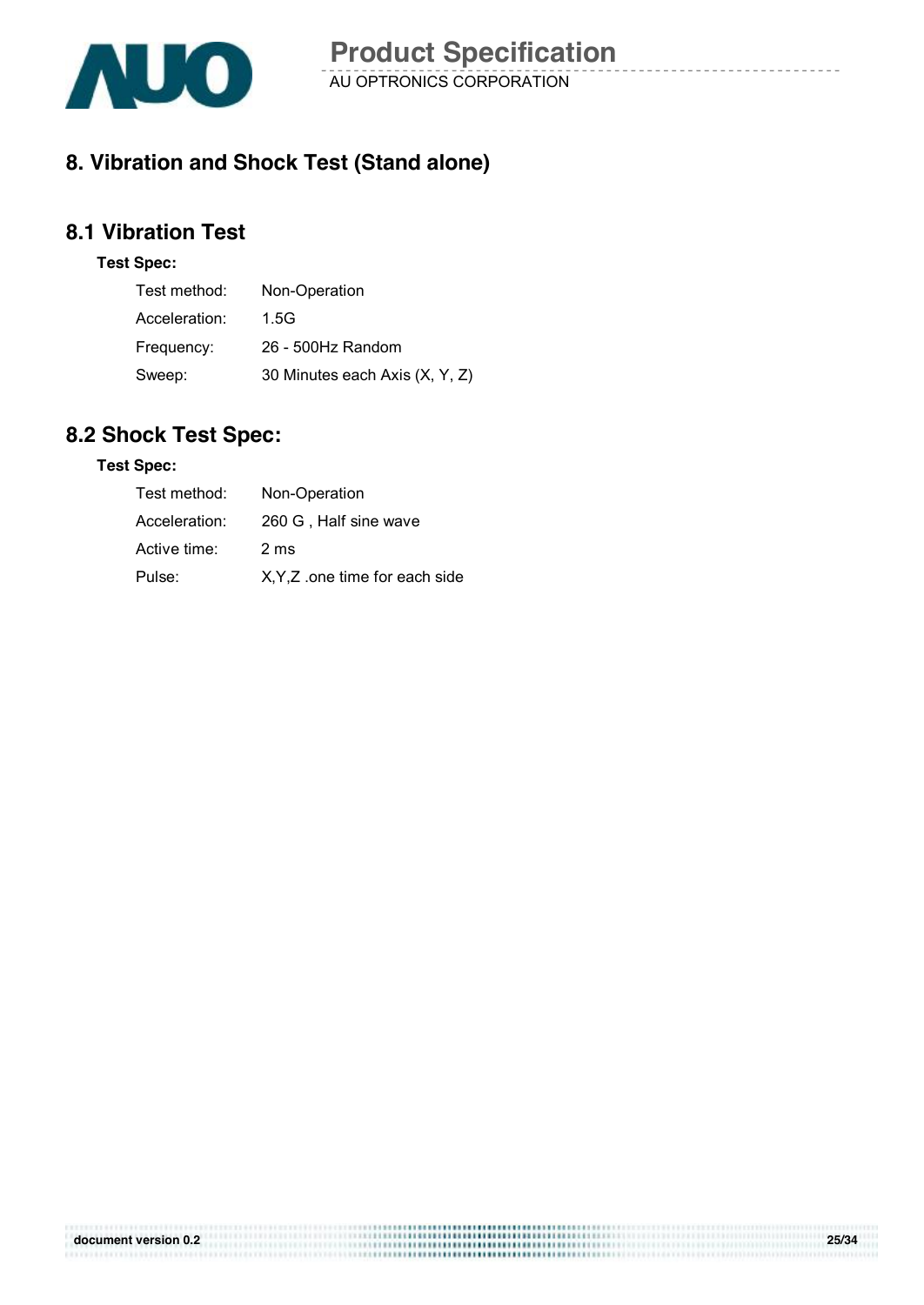

AU OPTRONICS CORPORATION **Product Specification** 

### **9. Reliability**

| <b>Items</b>                             | <b>Required Condition</b>                                                                                        | <b>Note</b> |
|------------------------------------------|------------------------------------------------------------------------------------------------------------------|-------------|
| Temperature Humidity<br><b>Bias</b>      | 40℃/95%,300Hrs                                                                                                   |             |
| <b>High Temperature</b><br>Operation     | 50℃/Dry,300Hrs                                                                                                   |             |
| Low Temperature<br>Operation             | $0^\circ$ C,300Hrs                                                                                               |             |
| On/Off Test                              | 25℃,150hrs(ON/30 sec. OFF/30sec., 10,000 cycles)                                                                 |             |
| <b>Hot Storage</b>                       | 65℃/20% RH, 300 hours                                                                                            |             |
| Cold Storage                             | -25℃/50% RH ,300 hours                                                                                           |             |
| Thermal Shock Test                       | -25℃/30 min ,65℃/30 min 100cycles non-OP                                                                         |             |
| <b>Shock Test</b><br>(Non-Operating)     | 260G, 2ms, Half-sine wave, +/- X, Y, Z direction, 1 cycle                                                        |             |
| <b>Vibration Test</b><br>(Non-Operating) | Sinusoidal vibration, 3.0 G zero-to-peak, 10 to 150 Hz, 30 mins in<br>each of three mutually perpendicular axes. |             |
| <b>ESD</b>                               | Contact :<br>±8KV/ operation<br>Air :<br>±15KV / operation                                                       | Note 1      |
| Image sticking                           | 10X10 checker pattern, 10 hrs, 25°C. The persisting pattern<br>should be disappeared in 5 minutes                |             |

Note1: According to EN61000-4-2 , ESD class B: Some performance degradation allowed. No data lost

...................... 

. Self-recoverable. No hardware failures.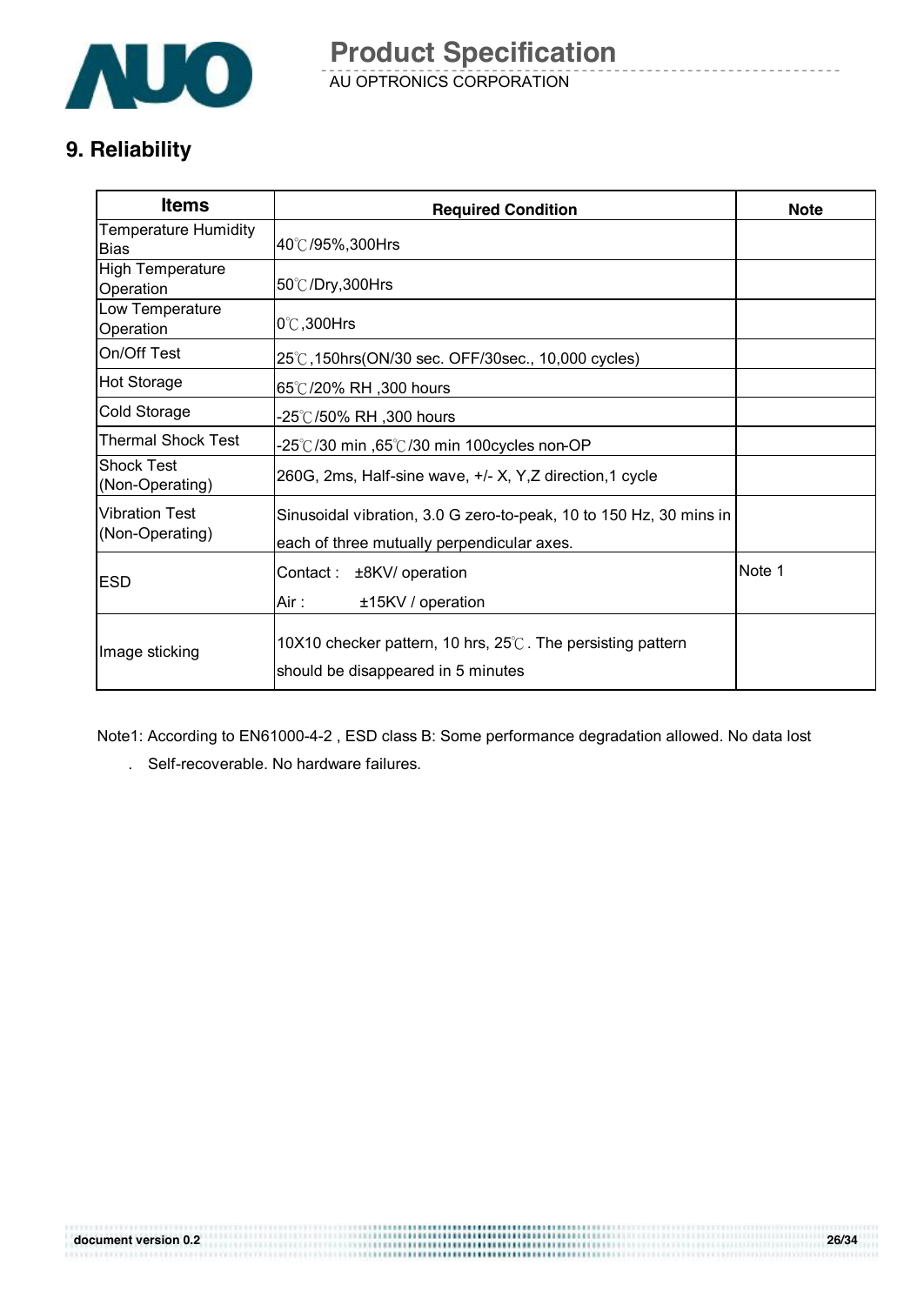### **10. Mechanical Characteristics**

### **10.1 LCM Outline Dimension**

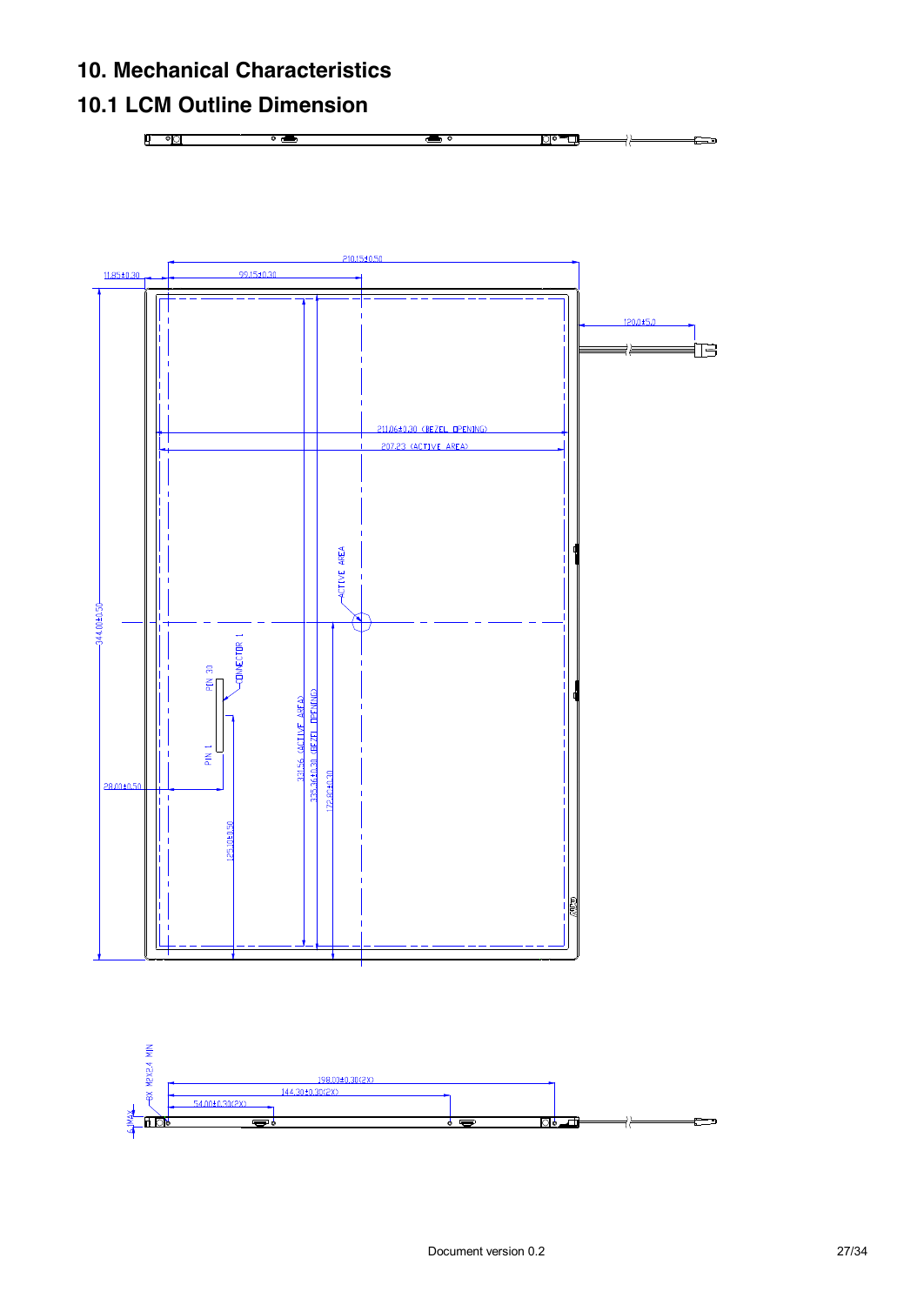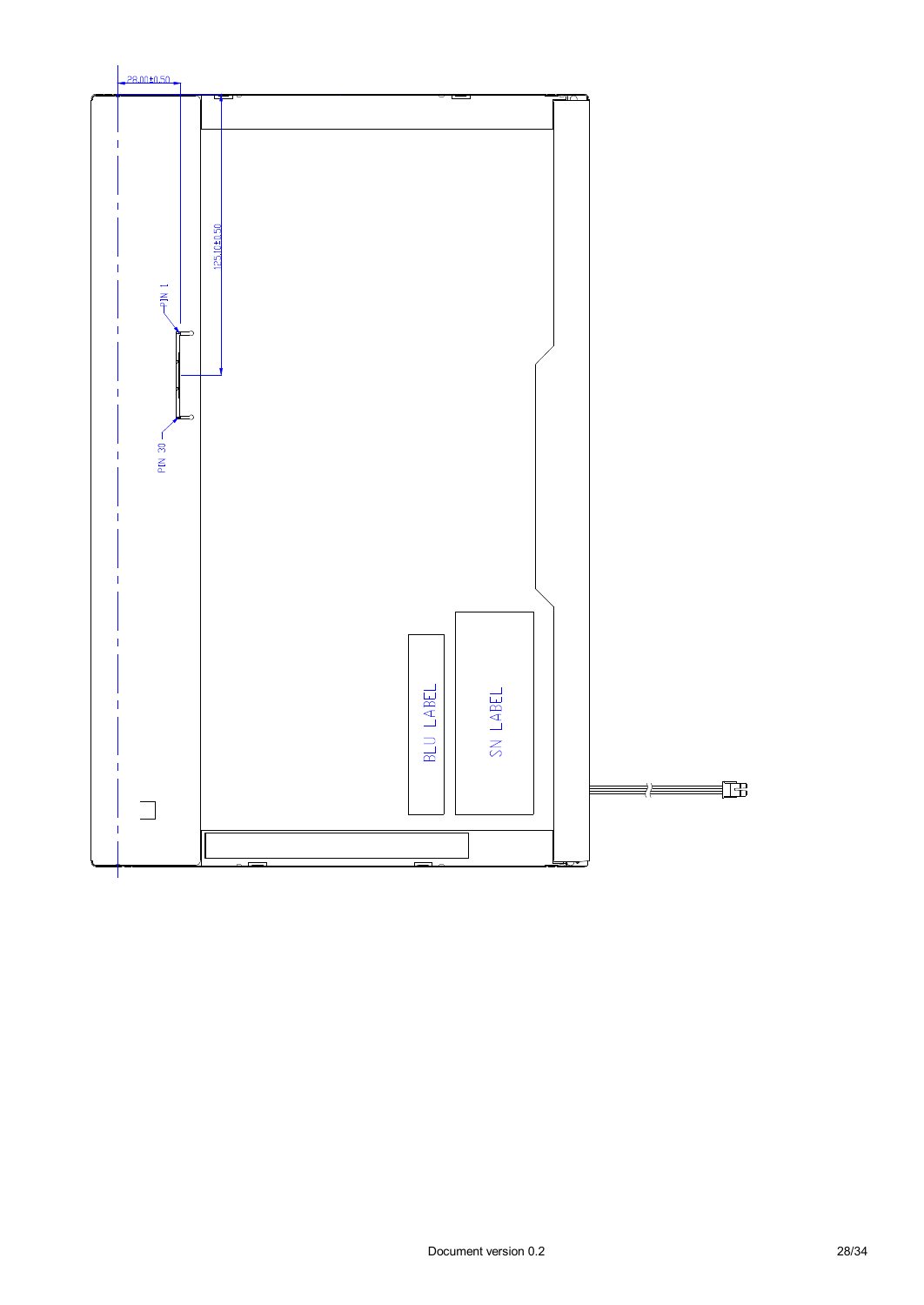### **11. Shipping and Package**

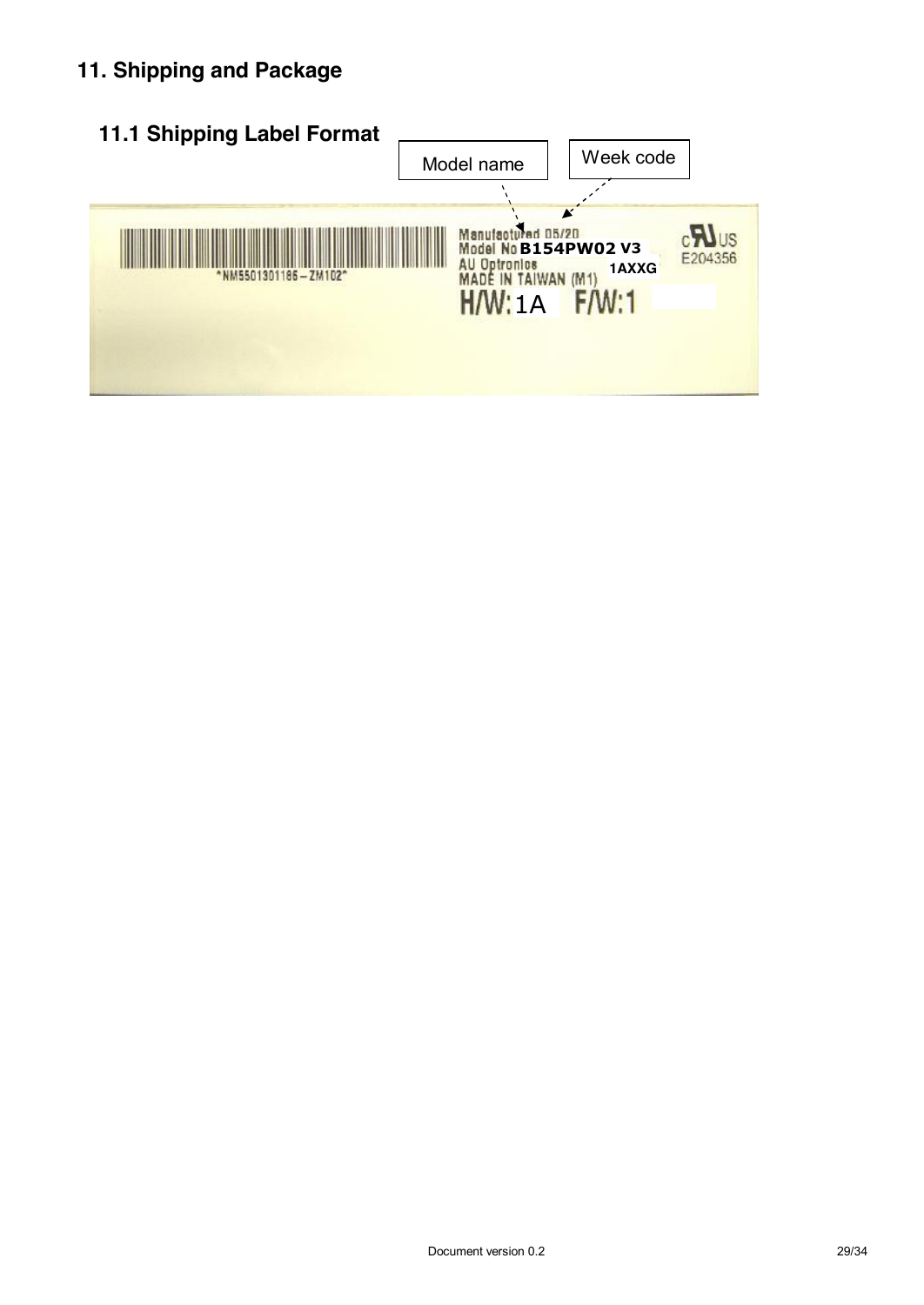### **11.2. Carton package**

The outside dimension of carton is 455 (L)mm x 380 (W)mm x 355 (H)mm



### **11.3 Shipping package of palletizing sequence**



Note : Limit of box palletizing = Max 3 layers(ship and stock conditions)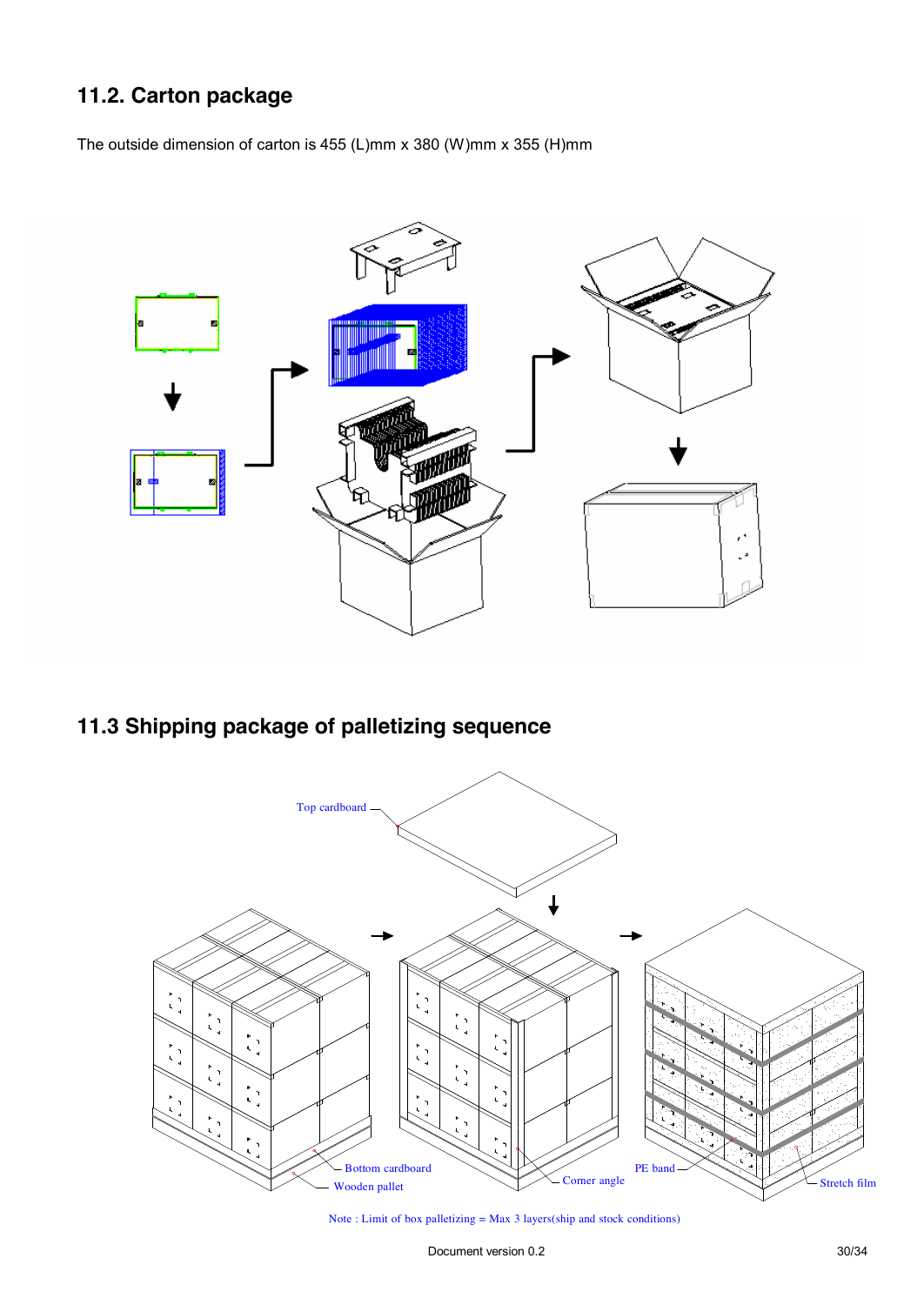|  |  |  | 12. Appendix: EDID description |
|--|--|--|--------------------------------|
|--|--|--|--------------------------------|

| <b>Address</b> | <b>FUNCTION</b>                                       | Value          |
|----------------|-------------------------------------------------------|----------------|
| <b>HEX</b>     |                                                       | <b>HEX</b>     |
| 00             | Header                                                | 00             |
| 01             |                                                       | FF             |
| 02             |                                                       | FF             |
| 03             |                                                       | FF             |
| 04             |                                                       | FF             |
| 05             |                                                       | FF             |
| 06             |                                                       | FF             |
| 07             |                                                       | 00             |
| 08             | EISA Manuf. Code LSB                                  | 06             |
| 09             | Compressed ASCII                                      | AF             |
| 0A             | Product Code                                          | 77             |
| 0B             | hex, LSB first                                        | 23             |
| 0C             | 32-bit ser #                                          | 00             |
| 0D             |                                                       | 00             |
| 0E             |                                                       | 00             |
| 0F             |                                                       | 00             |
| 10             | Week of manufacture                                   | 01             |
| 11             | Year of manufacture                                   | 10             |
| 12             | EDID Structure Ver.                                   | 01             |
| 13             | EDID revision #                                       | 03             |
| 14             | Video input def. (digital I/P, non-TMDS, CRGB)        | 80             |
| 15             | <b>Max H image size</b> (rounded to cm)               | 21             |
| 16             | Max V image size (rounded to cm)                      | 15             |
| 17             | Display Gamma (=(gamma*100)-100)                      | 78             |
| 18             | Feature support (no DPMS, Active OFF, RGB, tmg Blk#1) | 0A             |
| 19             | Red/green low bits (Lower 2:2:2:2 bits)               | 1 <sup>C</sup> |
| 1А             | Blue/white low bits (Lower 2:2:2:2 bits)              | F5             |
| 1B             | (Upper 8 bits)<br>Red x                               | 97             |
| 1C             | Red y/ highER 8 bits                                  | 58             |
| 1D             | Green x                                               | 50             |
| 1E             | Green y                                               | 8E             |
| 1F             | Blue x                                                | 27             |
| 20             | Blue y                                                | 27             |
| 21             | White x                                               | 50             |
| 22             | White y                                               | 54             |
| 23             | Established timing 1                                  | 00             |
| 24             | Established timing 2                                  | 00             |
| 25             | Established timing 3                                  | 00             |
| 26             | Standard timing #1                                    | 01             |
| 27             |                                                       | 01             |
| 28             | Standard timing #2                                    | 01             |
| 29             |                                                       | 01             |
| 2A             | Standard timing #3                                    | 01             |
| 2B             |                                                       | 01             |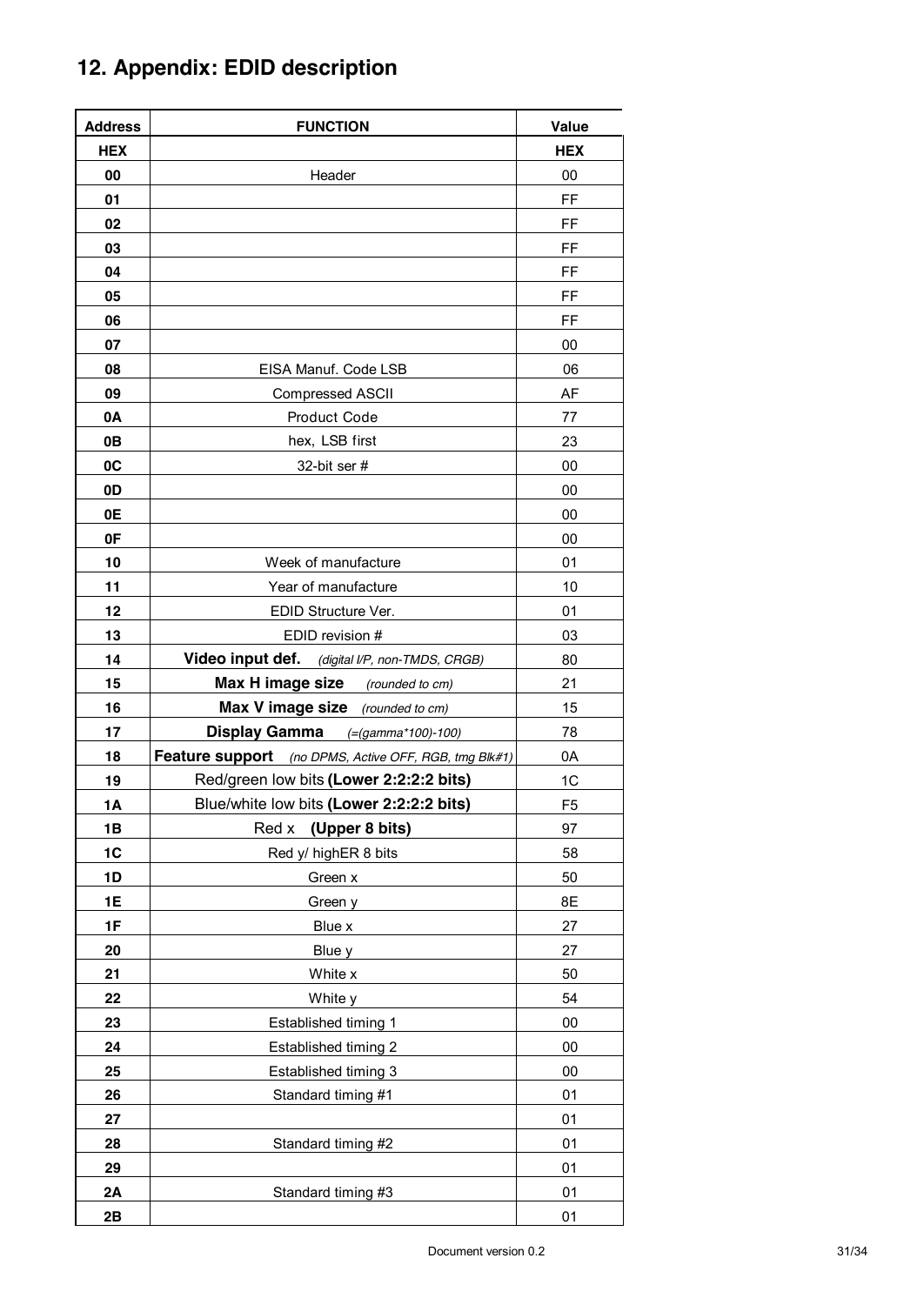| 2C        | Standard timing #4                                   | 01             |
|-----------|------------------------------------------------------|----------------|
| 2D        |                                                      | 01             |
| 2E        | Standard timing #5                                   | 01             |
| 2F        |                                                      | 01             |
| 30        | Standard timing #6                                   | 01             |
| 31        |                                                      | 01             |
| 32        | Standard timing #7                                   | 01             |
| 33        |                                                      | 01             |
| 34        | Standard timing #8                                   | 01             |
| 35        |                                                      | 01             |
| 36        | Pixel Clock/10000 LSB                                | 9E             |
| 37        | Pixel Clock/10000 USB                                | 25             |
| 38        | Horz active Lower 8bits                              | A <sub>0</sub> |
| 39        | Horz blanking Lower 8bits                            | 40             |
| 3A        | HorzAct:HorzBlnk<br>Upper 4:4 bits                   | 51             |
| 3B        | Vertical Active Lower 8bits                          | 84             |
| 3C        | Vertical Blanking Lower 8bits                        | 0C             |
| 3D        | Vert Act: Vertical Blanking<br>(upper 4:4 bit)       | 30             |
| 3E        | HorzSync. Offset                                     | 40             |
| 3F        | HorzSync. Width                                      | 20             |
| 40        | VertSync.Offset: VertSync.Width                      | 33             |
| 41        | Horz‖ Sync Offset/Width Upper 2bits                  | 00             |
| 42        | Horizontal Image Size Lower 8bits                    | 4B             |
| 43        | Vertical Image Size Lower 8bits                      | <b>CF</b>      |
| 44        | Horizontal & Vertical Image Size (upper 4:4 bits)    | 10             |
| 45        | Horizontal Border (zero for internal LCD)            | 00             |
| 46        | Vertical Border (zero for internal LCD)              | 00             |
| 47        | Signal (non-intr, norm, no stero, sep sync, neg pol) | 18             |
| 48        | Detailed timing/monitor                              | $00\,$         |
| 49        | descriptor #2                                        | 00             |
| 4Α        |                                                      | 00             |
| 4B        |                                                      | 0F             |
| 4C        |                                                      | 00             |
| 4D        |                                                      | 00             |
| 4E        |                                                      | 00             |
| 4F        |                                                      | 00             |
| 50        |                                                      | 00             |
| 51        |                                                      | 00             |
| 52        |                                                      | 00             |
| 53        |                                                      | 00             |
| 54        |                                                      | 00             |
| 55        |                                                      | 00             |
| 56        |                                                      | 00             |
| 57        |                                                      | 00             |
| 58        |                                                      | 00             |
| 59        |                                                      | 20             |
| <b>5A</b> | Detailed timing/monitor                              | 00             |
| 5B        | descriptor #3                                        | 00             |
| 5C        |                                                      | $00\,$         |